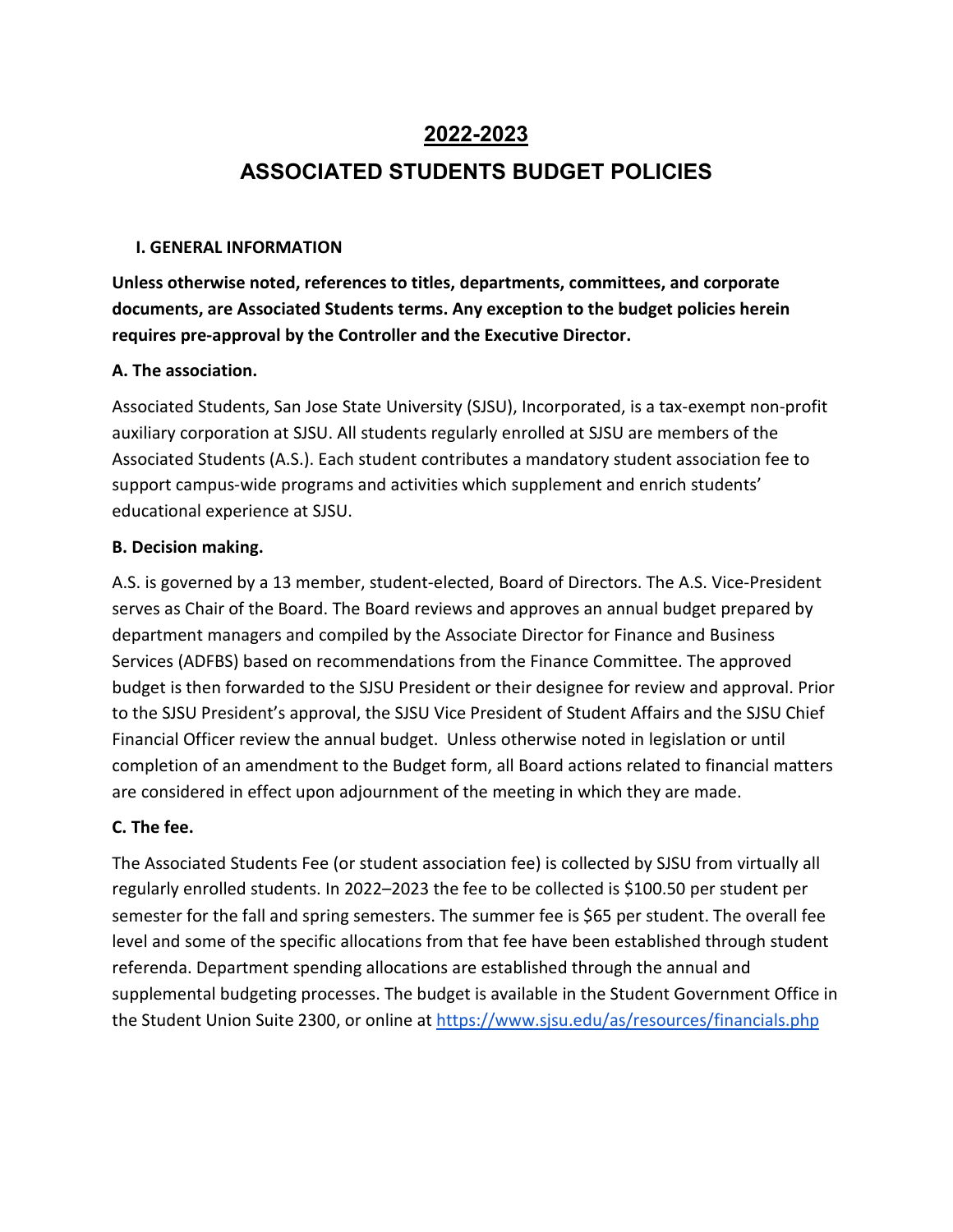### **D. Authority.**

The authority for this system comes from Title V of the California Education Code, a copy of which can be found at the Student Government Office. It is clarified through Executive Orders of the California State University system, which can be found at [https://www2.calstate.edu/policies.](https://www2.calstate.edu/policies) On the SJSU campus, A.S. is enabled to operate through an Operating Agreement between A.S. and SJSU, a copy of which can be found at www.sjsu.edu/as. The A.S. Bylaws also define the allocation processes; it can be found at www.sjsu.edu/as. Budgeting and expenditures of the A.S. fee must be in consonance with local, state and federal laws; CSU and SJSU policy, and A.S. Bylaws and policies. The Budget Policies govern the 2022–2023 fiscal year budget.

### **E. Spending prohibitions.**

Under the authority of the Education Code, Sections 89300, 89301, and 89302, of the State of California, all monies collected from the mandatory student body organization fees are collected by the Chief Fiscal Officer of the University and are transferred to A.S. for deposit upon request.

Title V, Section 42403(C), entitled "Funds," reads as follows:

"Funds of an auxiliary organization" shall be used specifically for the purpose consistent with CSU Board of Trustees and campus policy, and shall not be used:

1. To support or oppose any candidate for public office, whether partisan or not, or to support or oppose any issue before the voters of this state or any subdivision thereof or any city, municipality, or local government entity of any kind except as may be permitted by Section 89300 of the Education Code." The prohibition of this subdivision shall not apply to:

- (a) expressions published in the student press;
- (b) support of a position taken by the Board of Trustees on an issue which the Board determines significantly affects the California State University or any campus thereof;
- (c) paragraphs (a) or (b) of subdivision (c) (1) are exceptions to the prohibition of (c) (1) and shall not be construed as authorizing an expenditure of student body organization funds collected through mandatory fees not authorized by Title 5, Division 5, Chapter 1, Subchapter 6, Article 4, Section 42659

The Controller and the Executive Director will freeze the account of any, A.S. funded entity, which violates any budget policy or stipulation.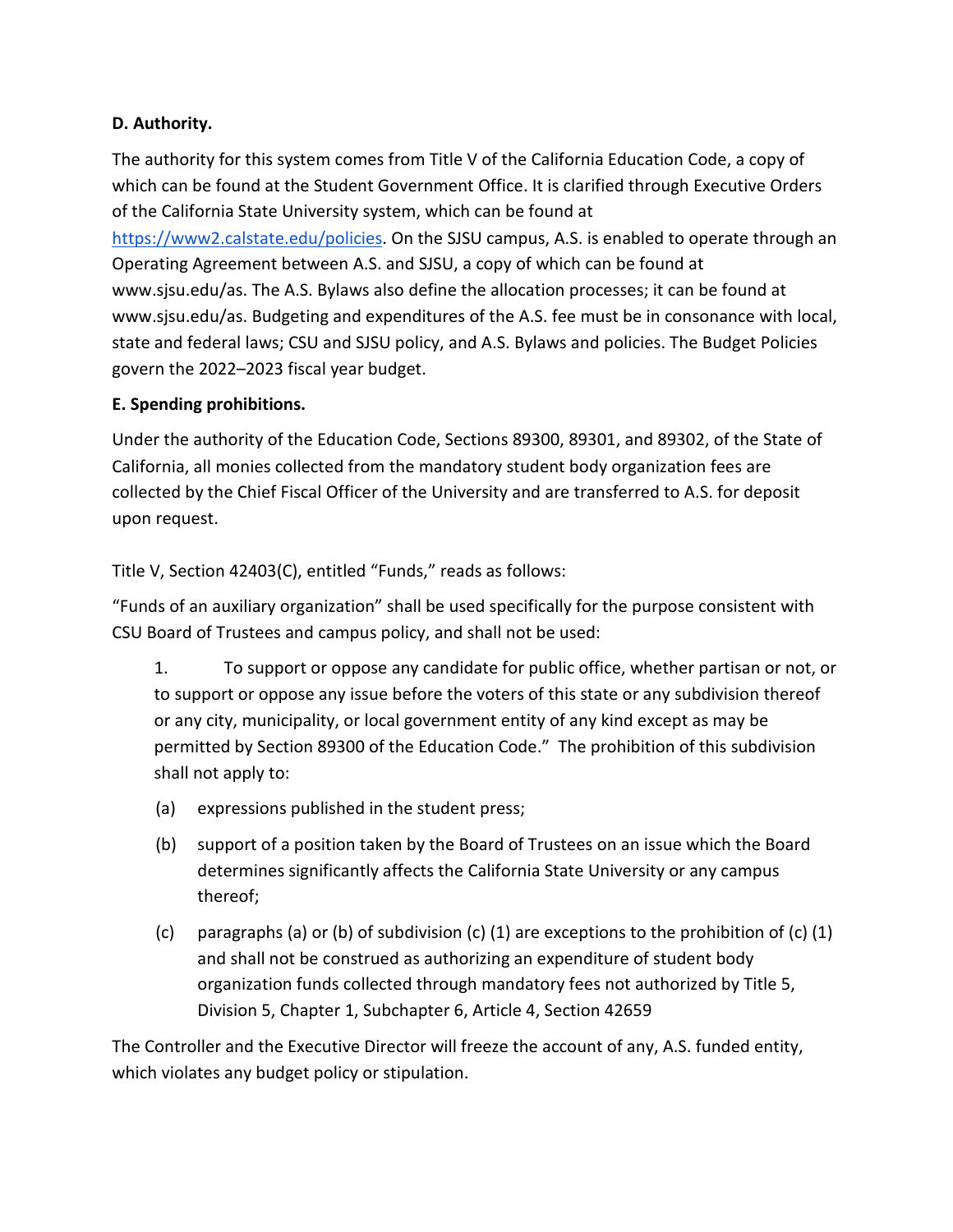## **BUDGET REQUEST PROCEDURES**

Departments and programs must follow the approved internal control procedures manual for all requisitions, purchase orders, checks and contracts. Budget policies and procedures are provided below. Detailed requirements and procedures are listed for recognized student organizations asking for funding.

# **A. BUDGET STIPULATIONS AND PROCEDURES**

1. Any entities approved to receive allocated student fees must follow A.S. budget eligibility guidelines and procedures defined in the budget development process; including but not limited to parameters noted within annual budget assumptions.

2. All monies must be disbursed through the General Services Center according to A.S. budget policies and procedures.

3. All budgeted accounts, student organization accounts, individuals, and organizations that are funded by A.S. are responsible for full knowledge of the rules and procedures as stipulated in the A.S. Budget Policies.

4. The Executive Director ensures that all budgeted accounts and student organization fund accounts receive written notification of all budget policies and budgeted line items.

5. Any and all expenditures made by an A.S. funded entities for programs must be included in its current fiscal year budget.

6. No funds can be disbursed without purchase orders, allocation sheets, contracts or advances through the General Services Center. Reimbursements will abide by Internal Control Procedure stipulations.

a. Cash advances are limited to estimated out-of-pocket expenditures of up to \$500 for students, and \$1500 for staff, and are not meant to take the place of contracts, purchase orders, or checks.

7. All receipts must be submitted to the General Services Center within ten (10) working days after receiving an advance or returning from travel. A hold will be placed on funds and no further advances will be processed until all receipts are accounted for.

8. Funds may not be used for the purchase of alcoholic beverages.

9. To avoid deficit spending, the General Services Center will stop all expenditures in any account upon depletion of the funds in that account. When an account is within 10% of being depleted, General Services Center will bring it to the attention of the Controller and Executive Director.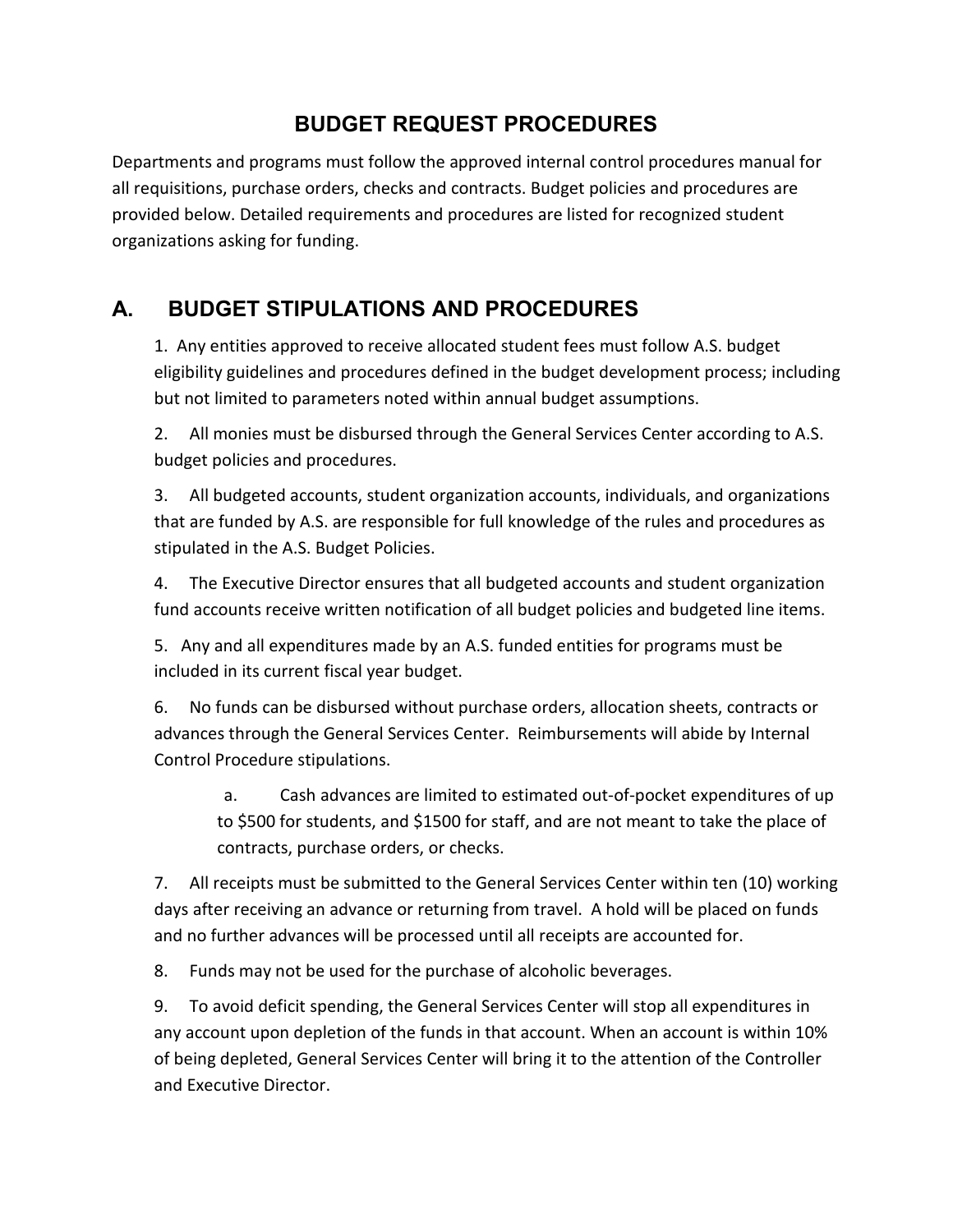10. All contracts made by groups in the name of A.S. must be signed by the account signature designee, the Controller, the Executive Director, and the performer or contractor. A contract signed by all parties must be completed prior to the services or goods being provided. A contract is not legally binding until signed by the Controller and the Executive Director.

11. All income, including donations to/for organizations funded by A.S. derived from direct allocation of A.S., must be deposited only in the approved line items of the account unless otherwise approved by the Board of Directors upon recommendation by the Finance Committee.

12. All departments and programs, including the Students' Election Commission (SEC), must use the Print and Technology Center (PTC) for copying and printing. Exceptions can be made with a written verification from the PTC Manager and must be submitted with the request to be approved in advance by the Controller and the Executive Director.

13. Board Members receive a stipend according to the Budget Policies (subject to their continuing role as a Board Member) .

- a. Executive Officers and Directors will serve a 12-month term commencing June 1 and terming May 31.
- b. Executive Officers of the Board the President (\$1,320), Vice President (\$1,200), and Controller (\$1,200) receives monthly stipends.
- c. Board of Directors (non-executives) receive a summer (June and July) stipend of \$300 per month and a \$750 stipend for each of the remaining 10 months in the fiscal year.
- d. Newly appointed Directors' stipend is earned pro-rata from their appointment date to the month-end. If appointed after the 25th of the month, stipend begins the following month.
- e. Stipends are withheld until eligibility is verified; upon year-end or vacancy of a position and all property is returned. Including but not limited to: issued laptops, iPads, corporate credit cards, and keys or access cards (if applicable). All property must be returned in good condition, as defined in the PTC's Master Agreement by the end of the director's term.

14. Funds remaining in accounts at the end of the fiscal year (June 30) are transferred to the General Fund Reserve or another reserve fund if approved by 2/3rds vote of the Board of Directors. In the event of a foreseen deficit, the Board will be asked to deploy existing reserve funds to cover the shortfall.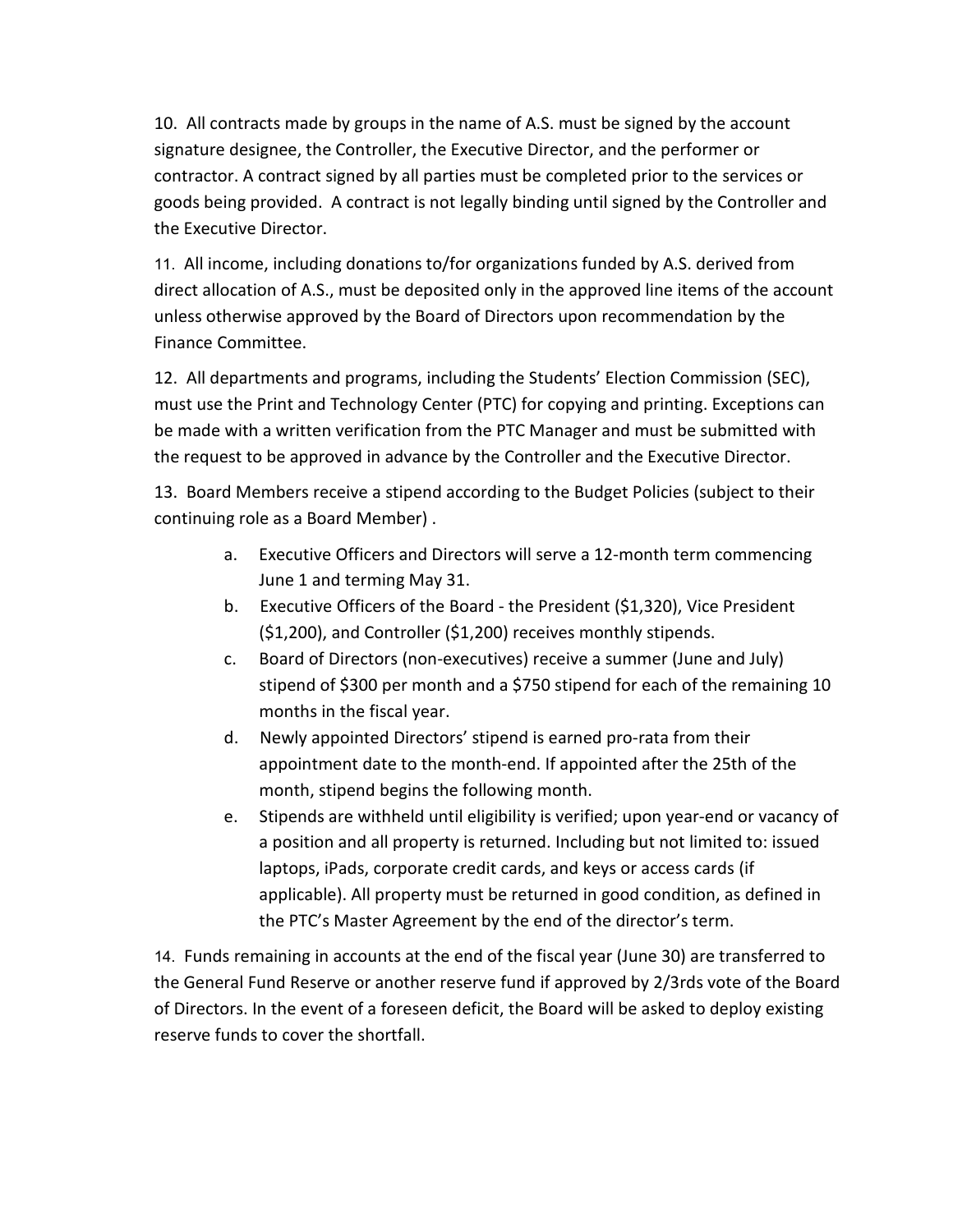15. All budget policy stipulation waivers require the approval of a 2/3 vote of the total voting membership of the Board of Directors. Budget exceptions for Recognized Student Organization are at the discretion of the Controller or Finance Committee.

16. The approving signatory on any requisition cannot be the same as the initiating signatory.

17. All funded events and programs must be accessible to all students in compliance with ADA requirements.

18. Child Development Center: (a) Children of matriculated SJSU students are given priority access to the Child Development Center. (b) Allocation of Administrative/Indirect Costs (maximum rate of 8%) for the California Department of Education (CDE) contract with Associated Students, San Jose State University as it relates to the Child Development Program will be incorporated into the annual operating budget. (c) Administrative/Indirect Costs are defined as expenses that include, but may not be limited to: overhead costs associated with operational functions; administrative oversight by both the Associated Students and the University. Further examples include costs such as office supplies, insurance costs, legal and audit fees.

19. In accordance with the Executive Orders of the Office of the Chancellor approving student body association fees, the revenue from these fees may be used for any purpose approved by the Trustees and is subject to regular allocation and appropriation procedures applicable to A.S.

20. Three competitive bids are required for purchases in excess of \$5,000 (per item/project). The final bid must be selected/approved by the Executive Director and the Controller. The final bid will be presented to the Finance Committee and Board of Directors as an informational item.

## **B. DELEGATION OF AUTHORITY**

The Executive Director has been delegated authority to execute corporate documents related to the operations of the corporation which include but are not limited to financial; contracts; grants; service agreements; MOU's and the like. Pursuant to SJSU policy, any state or federal funded grants must follow procedures as defined to include additional authorization from designated individuals. The Executive Director must report the execution of corporate documents at the next available Board meeting.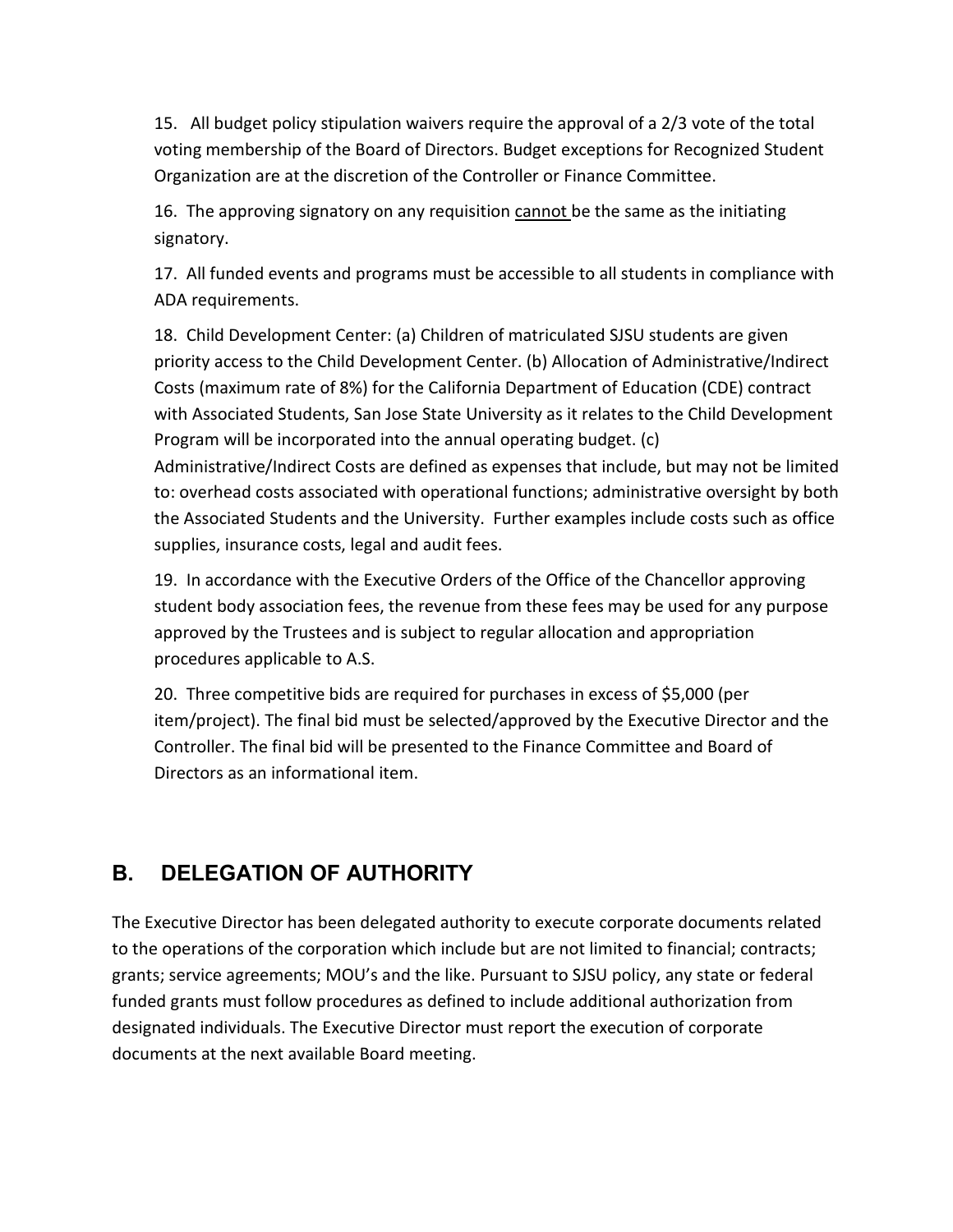# **C. FUND DISTRIBUTION APPROVAL PROCEDURES**

#### Associated Students Fund Balance

Associated Students Fund Balance consists of an Operating Fund and Reserve Funds that are either designated or undesignated. Budget Policies, Internal Control Procedures and Audit requirements ensure fiscal accountability for all transactions.

### Operating Fund

The annual budget known as the operating fund is created by the Controller and the Executive Director, Department Managers or Directors, Committees or Funded Entities as determined, and annually approved by 2/3 vote of the Board of Directors. It is managed by the Executive Director with oversight by the Controller, the A.S. President, and the Finance Committee.

### Reserve & Trust Funds

Reserves ensure the financial stability and sustainability of Associated Students. It is not the intent of the Reserves to be used to increase expenditures in the operating budget unless authorized in this Budget document or approved by 2/3 vote of the Board of Directors.

Anticipated spending of Reserves will be approved as a separate item with the annual budget. Reserve spending throughout the year will be approved by a 2/3 vote of the Board of Directors, except where otherwise noted in the policies. In the case of an emergency when it may be impossible to convene the Board of Directors or to provide the three (3) days' notice required prior to Board action, the Board delegates the power to spend funds to the Executive Committee and the Executive Director with the consultation of the Vice President of Student Affairs and the University Vice President of Administration and Finance. All reserve expenditures will be reported to the Board of Directors at their next regularly scheduled meeting.

# **D. ASSOCIATED STUDENTS RESERVES POLICY**

### Reserves Philosophy

The California Education Code, Section 89904(b) states:

The trustees, in consultation with the governing board of the various auxiliary organizations, will:

"Implement financial standards, which will assure the fiscal viability of such various auxiliary organizations. Such standards shall include proper provisions for professional management,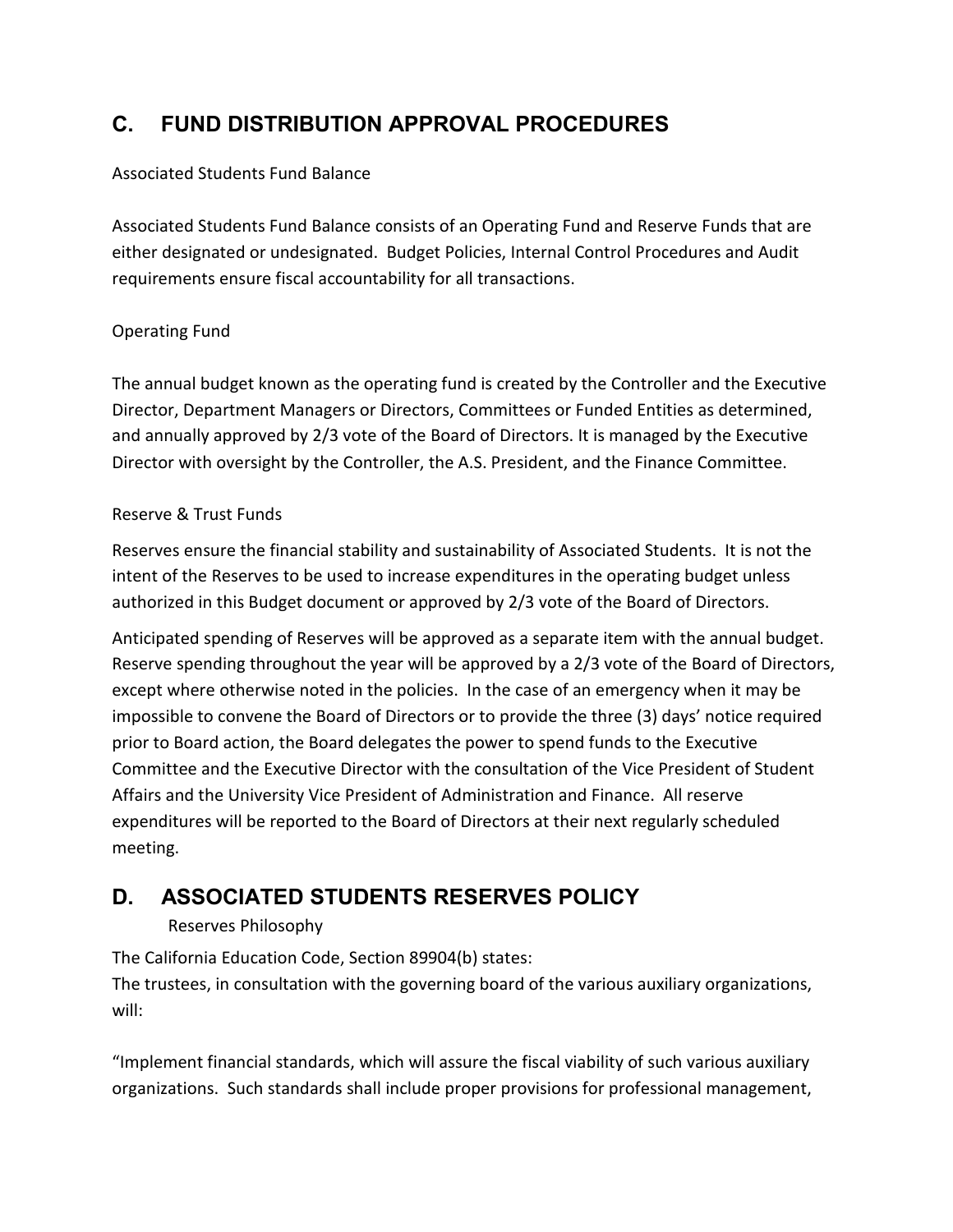adequate working capital, adequate reserve funds for current operations and capital replacements, and adequate provisions for new business requirements." *(EDC §89904)*

In order to comply and perform in accordance with the above directive A.S. has established the reserves listed below. These reserves have been established to:

a) allow long term investments which will generate interest income

b) provide a source of revenue for when, for extraordinary reasons, does not have access to its fee revenues

c) provide a source of funds for replacement of equipment that is damaged by unforeseen circumstances such as natural disasters

d) provide a source of funds for one-time capital expenditures when the operating budget and non-reverting funds are not sufficient to cover such costs

e) meet contractual obligations

f) provide a minimum source of revenue equal to the previous year total budget allocation in case actual student enrollment figures fall below 95% of the pre-established enrollment prediction. If implemented a freeze on salaries will also be instituted.

## **E. FUND DESIGNATIONS**

### **I. A.S. GENERAL FUND RESERVE**

The General Fund Reserve will be used first to fund deficits in the annual budget, and second to fund other specified reserve funds until they reach Board-approved targets balances.

Funds may be deployed if recommended by the Executive Director and Controller or A.S. President, and approved by 2/3 vote of the Board of Directors in accordance with strategic priorities, financial obligations and the regular annual budget process.

The General Fund Reserve has a target value of \$5.5M. The Executive Director, in consultation with the A.S. President and Controller, will formulate and present to the Board of Directors a pro-forma projection to meet required minimums to be evaluated on an annual basis as part of the annual budget process. Short and long term strategic decisions will be addressed in such evaluation.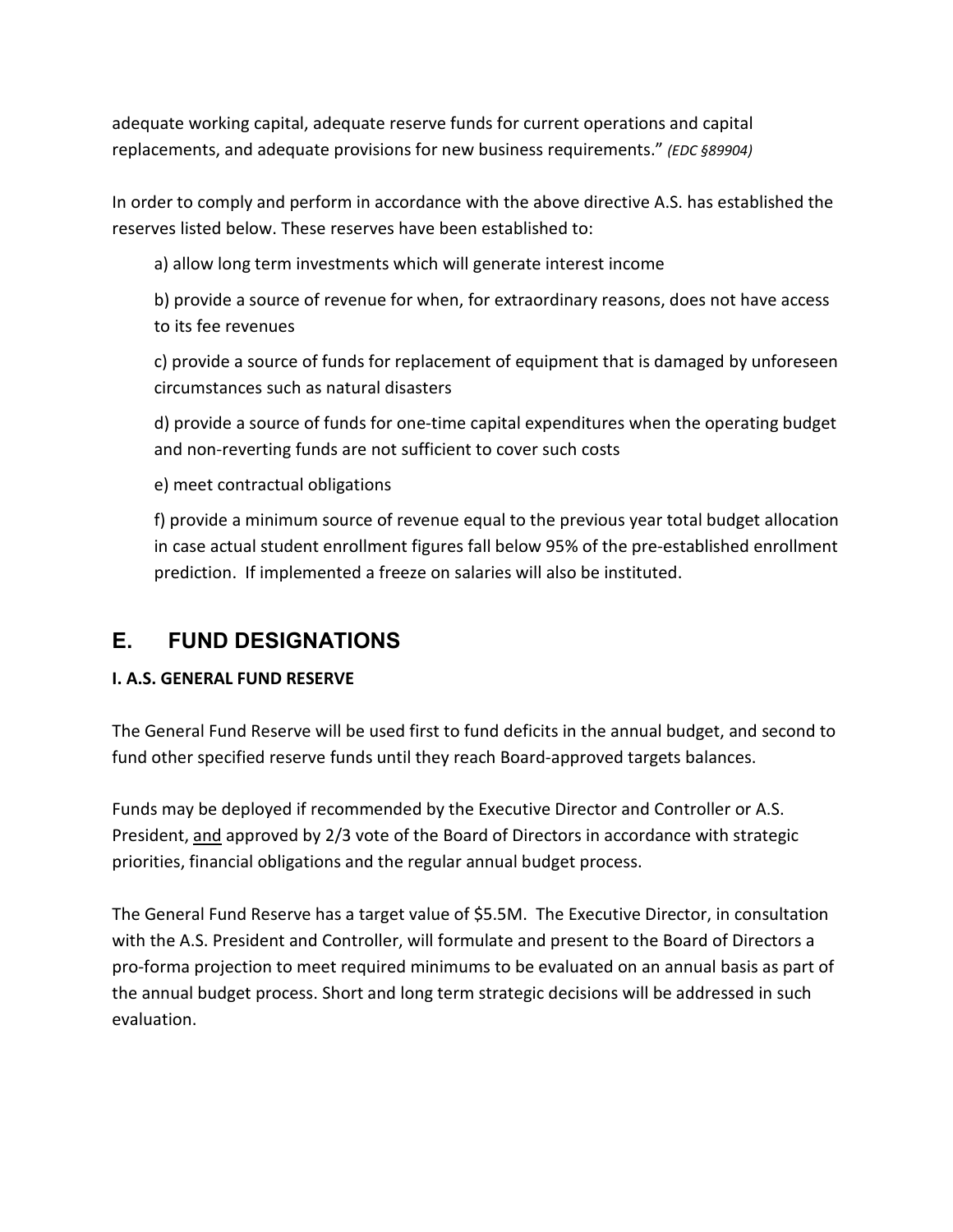#### **Guidelines and Restrictions**

The adequate reserve funds are intended for current operations and capital replacements.

a) for current operation during any period for approximately three (3) months due to unforeseen economic events or reduction in enrollment.

b) to provide funding for events or activities deemed worthy of extraordinary consideration (not including student organizations events or activities, as was intended by the establishment of the *Ted Gehrke Program Fund* in 2010).

*The Ted Gehrke Program Fund is to enhance the student experience through events and activities. One proposal per academic year, not to exceed \$100,000, may be submitted to and must be approved by 2/3 vote of the Finance Committee no later than October 1st and approved by 2/3 vote of the Board of Directors. After final approval, a minimum of three (3) months is required for event planning. Coordination with the Programming Board and event staff is required, which may lengthen the planning schedule.*

c) to compensate for unexpected operating cost increases during a current fiscal year.

d) for *Capital Asset Purchase, Repair or Replacement*, including plant and equipment items. Such capital assets will have a life of more than (1) one year and are not intended for disposal prior to the end of their useful life.

e) for one-time capital expenditures for current, expanded or new programs when the operating budget and non-reverting funds are not sufficient to cover such costs.

f) to supplement SJSU funds for maintaining *A.S. Commemorative Structures* on campus, including the Tommie Smith/John Carlos statues and Cesar Chavez Monument. The proportioned fund is maintained at a minimum of \$60,000. Funds may be used for repairs and maintenance.

g) for the purpose of fulfilling the *A.S. Family Emergency Fund*. The proportioned fund is maintained at a minimum of \$10,000. Funds provided for the purpose of supplementing funeral and other related expenses as well as travel cost, in time of crisis, etc. for a maximum of \$1,000, to the immediate families of SJSU students who die during their matriculation at SJSU.

h) for the purpose of fulfilling the *A.S. Scholarship Fund.* The proportioned fund shall have a target minimum of \$1.0 M. Maintenance of the A.S. Scholarship Fund will be made in accordance with Maintenance of Reserves Policy. The Executive Director, in consultation with the A.S. President and Controller, will formulate and present to the Board of Directors an Annual Reserve Pro-Forma Report as part of the annual budget process.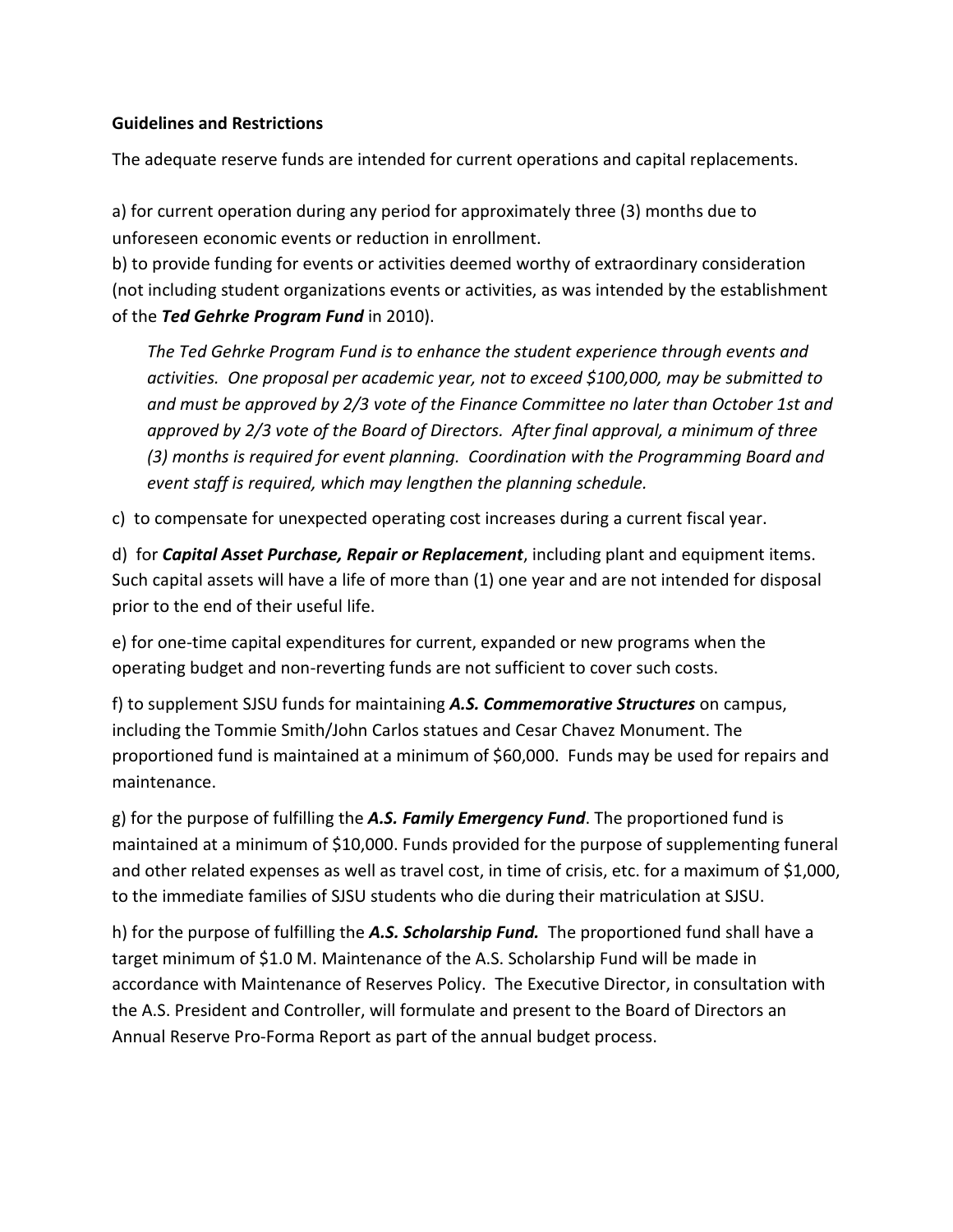#### **II. A.S. RETIREMENT BENEFIT TRUST FUND**

The Retirement Benefit Trust Fund is established to ensure compliance with GASB requirements and audit mandate to fund long term benefits for retirees of A.S.

The Retirement Benefit Reserve target is a minimum of \$1.0M. The Executive Director, in consultation with the A.S. President and Controller, formulates and presents to the Board of Directors an annual trust fund pro-forma report as part of the annual audit process.

#### **III. A.S. HOUSE LEASE RESERVE**

The A.S. House Lease Reserve is established to ensure fulfillment of the lease obligation to SJSU for the 30-year lease which spans from 2001 to 2031. The reserve is equivalent to the balance of the prepaid renovation credit recorded as an asset.

This fund is reduced annually according to the amortized schedule as prepared and presented in the annual audit documentation.

#### **IV. MAINTENANCE OF RESERVES POLICY**

Reserve target levels are described in each reserve policy. Changes in reserve target levels are recommended to the Board of Directors by the Executive Director after consultation with the President and the Controller. Changes must be approved by 2/3 voting membership of the Board.

1. Annually, interest from long-term investments is distributed proportionately to the designated reserve accounts according to their principal balance on a pro-rata basis.

2. If determined by the Executive Director that interest from long-term investments will not be sufficient to bring Reserves to their target levels, the Executive Director, in consultation with the A.S. President and the Controller, recommends to the Board of Directors a plan to attain target reserve levels.

3. The Board may allocate additional funds, up to the specified target level, to any reserve account through the regular budgeting process.

## **F. INVESTMENT POLICY**

The San Jose State University Pooled Income Fund is the custodian of A.S. student fees until withdrawn by A.S. Funds are accessed according to EO 1054. The CSU Investment policy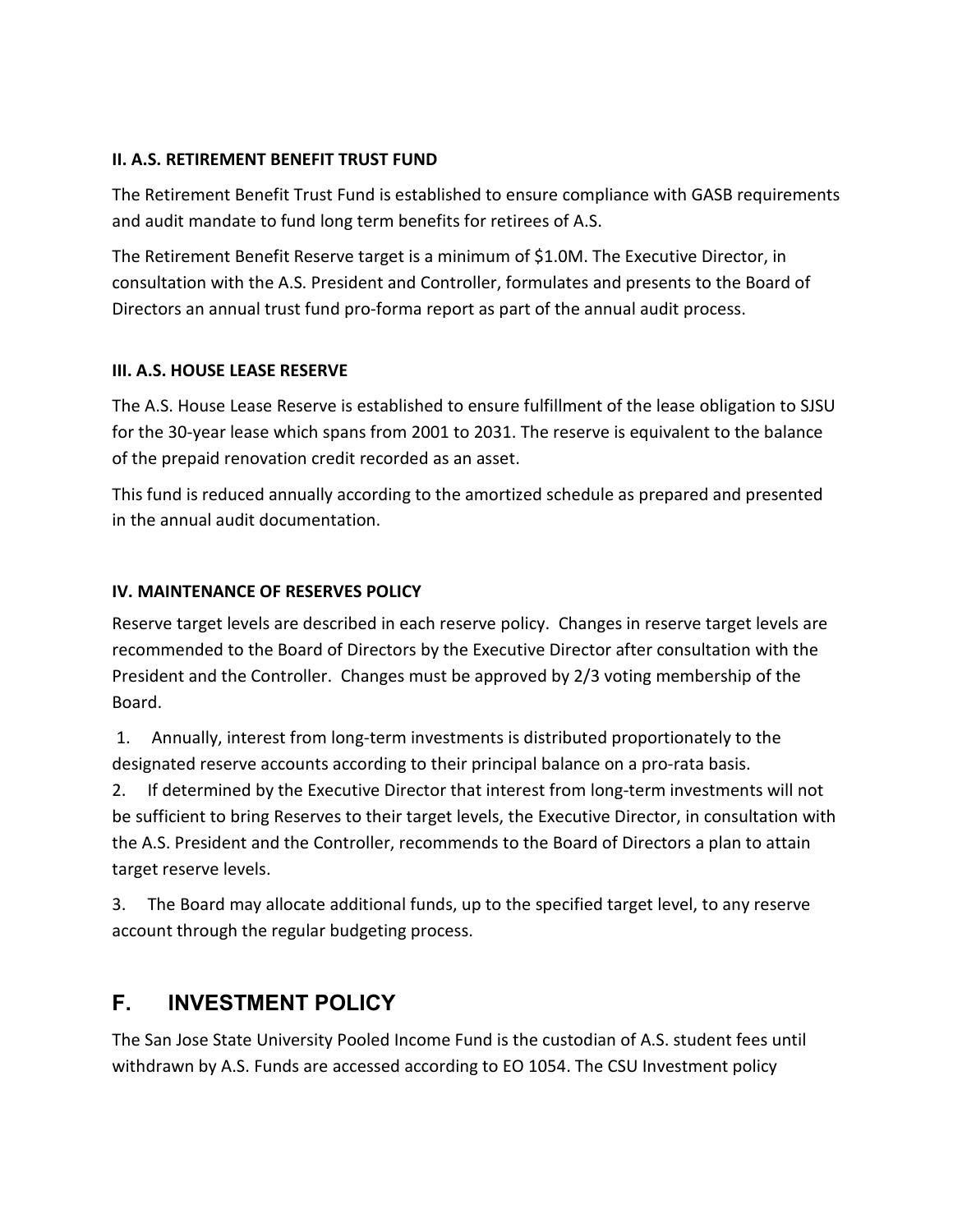provides for earnings on A.S. funds held in the pool and which are distributed as determined in the A.S. Budget Policy.

The Auxiliaries Multiple Employer VEBA is the vehicle by which the Associated Students Retiree Health Benefit is entrusted. The Investment policy of the VEBA, as endorsed by the CSU, provides for earnings associated with the funds redeposited to the A.S. portion of the VEBA trust.

## **G. TRAVEL POLICY**

1. Reasonable and necessary travel expenses will be funded. Travelers are expected to seek the most economical options for airfare, lodging, transportation and other travel related expenses.

2. Travel is limited to A.S. employees, Executive Officers, Board of Directors, and matriculated SJSU students for business purposes only. Proof of insurance and a valid license are required for automobile use.

3. No lodging within a 60 miles radius of the San Jose State University campus will be funded. Exceptions shall be made by the Controller and the Executive Director.

4. Out of state travel must be pre-approved by the Controller and Executive Director.

5. Documentation of the event (e.g. conference schedule), including estimated travel expenses to and from location and all business activities must be submitted via a Travel Request Form for approval prior to travel to the Executive Director.

6. All anticipated expenses for travel must be included on the Travel Authorization Form when submitted. Travel requests must be received in the General Services Center (GSC) at least seventy-two (72) hours prior to the issuance of a travel advance check. Anyone receiving an advance must submit a Travel Expense Report with necessary receipts to the GSC immediately following the completion of a trip. If the person traveling does not spend the full amount of the advance, a personal check or cash for the balance due must accompany the Travel Expense Report. If the traveler does not clear the advance within ten (10) days of the trip, GSC will send a reminder notice. If necessary, the privilege of receiving travel advances will be revoked. Unanticipated costs during travel may be approved for reimbursement at the discretion of the Controller and Executive Director.

7. For travel which is less than 24 hours in duration, the following allowance may be claimed: for breakfast, if the travel begins before 7:00 a.m.; for dinner, if the travel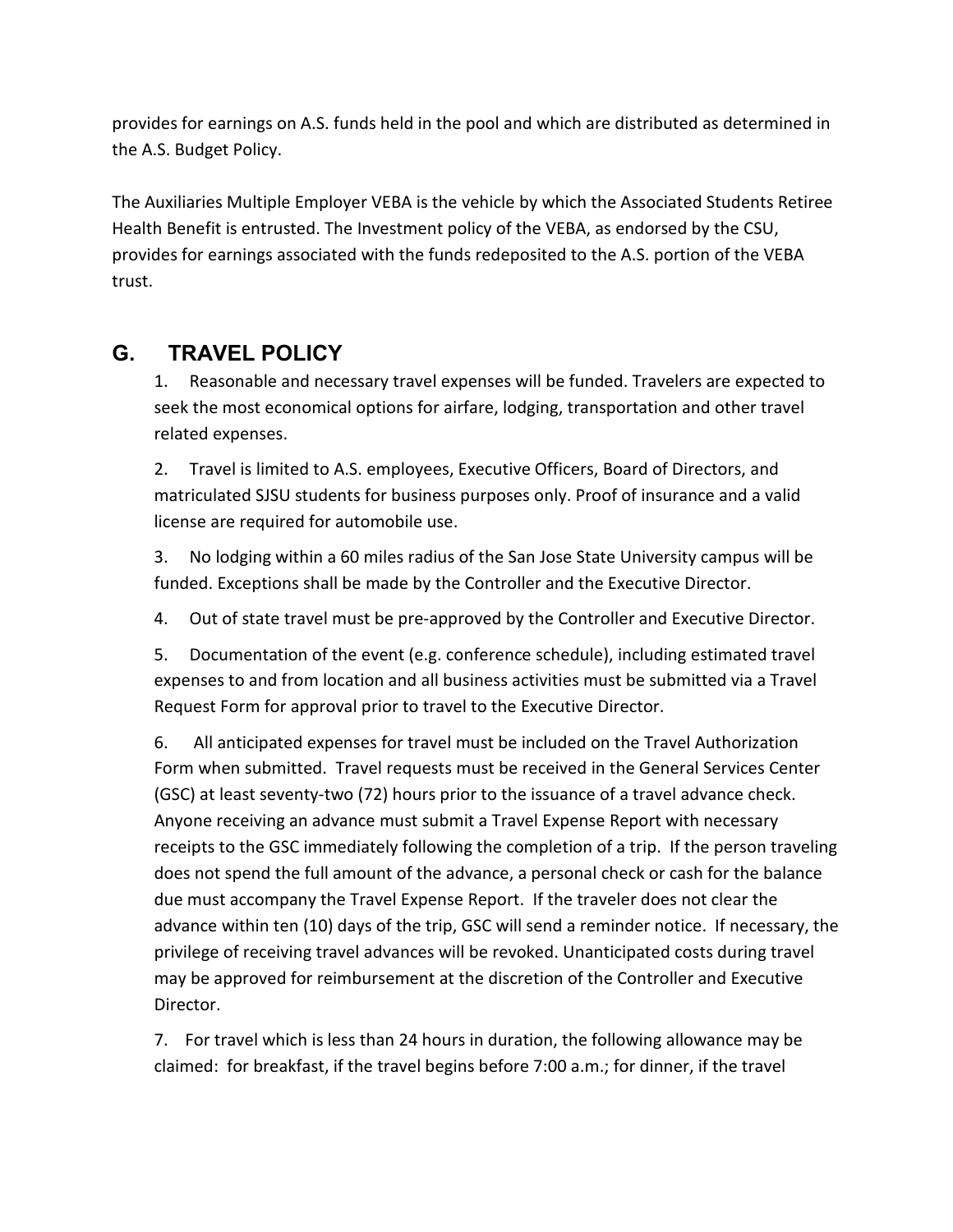extends past 6:00 p.m.; for lodging, if travel extends overnight. Expenses must be incurred 60 miles from the traveler's normal work location.

8. If receipts list any alcoholic beverages, they will be deducted from the receipt submitted.

9. All lodging must be accompanied by receipts. Receipts must show the name of the hotel, address, zip code, date and the daily rate consistent with pre-approved Travel Authorization Form.

10. Required receipts must reference the conference or meeting, date and amount. If meals or travel are included in the registration fee, they may not be included in the per diem allowance for the day. Per diem allowance per day may change annually (refer to https://www.sjsu.edu/finance/docs/travel\_guide.pdf for additional information). Expenses above the allowed daily per diem are the responsibility of the traveler.

11. Airfare is to be purchased at the most reasonable rate possible with a commercial carrier.

12. When an employee is allowed to operate a privately owned auto or for specially equipped vehicles, allowable mileage rate will be reimbursed in compliance with SJSU guidelines.

13. Rental vehicles may only be used for the sole purpose of travel to and from the destination location. Minimum driver age is 21 years of age-subject to pre-approved vendor and compliance with the A.S. Risk Management Policy. 15 passenger vans are not permitted for use at any time.

14. A.S. will pay for luggage costs when employees travel on business and the airline imposes the fee. Parking, ferry, bridge or toll charges are allowed. A.S. will not reimburse citations, speeding tickets or other violations.

15. Individuals are fully responsible for all liability incurred for actions not covered on the approved event itinerary. However, as a representative of A.S. (once your event or trip is funded), you are expected to display a high level of professionalism at all times while participating in funded activities.

16. The CSU travel policy and procedures have been revised to coincide with Assembly Bill 1887 in which SJSU prohibits the funding or sponsoring of state business travel to states with discriminatory laws. Link to restricted states is [https://oag.ca.gov/ab1887.](https://oag.ca.gov/ab1887)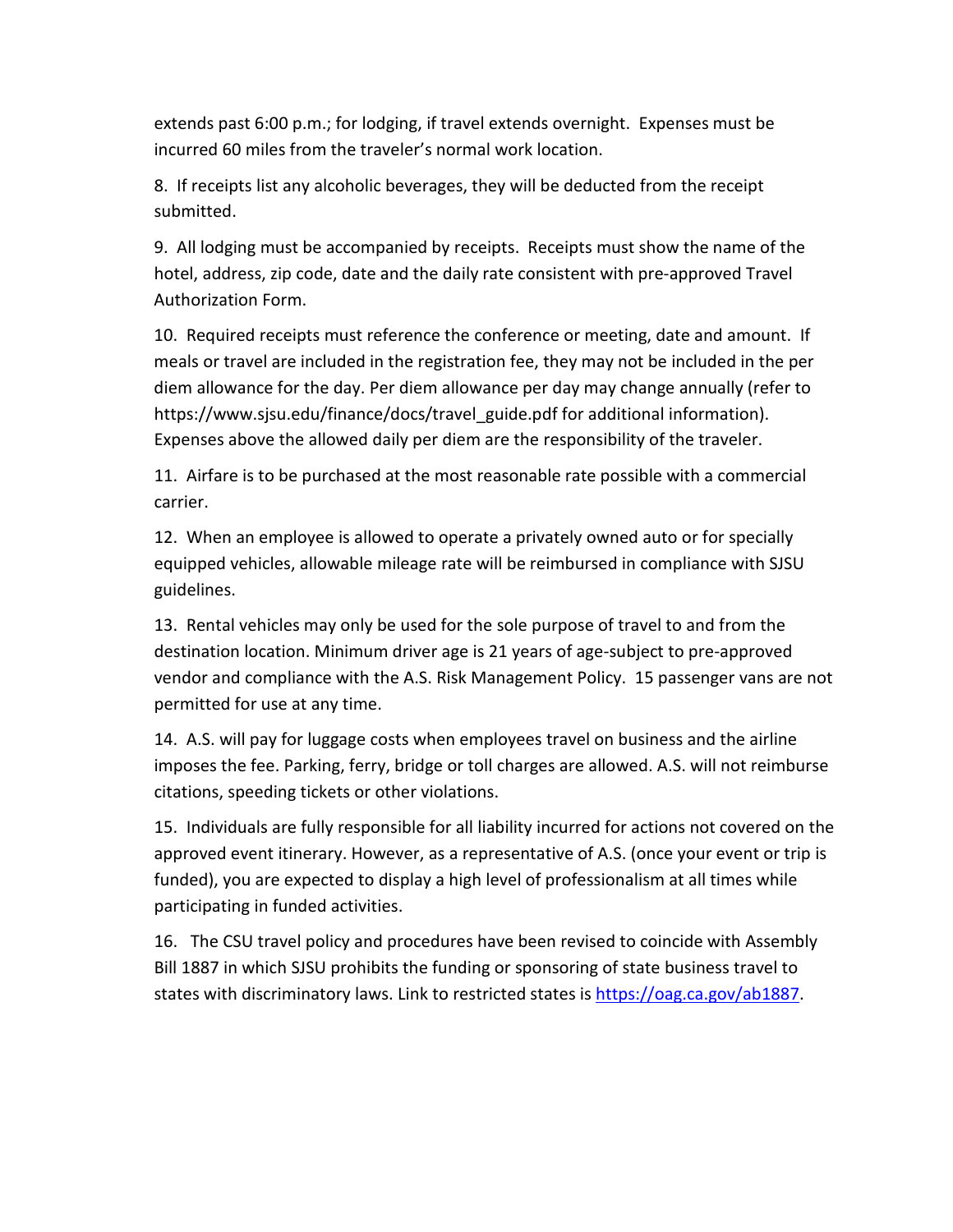# **H. HOSPITALITY POLICY**

Following the general guidelines of the CSU Integrated Administrative Manual/General Policy #1301.00 Hospitality, Payment or Reimbursement of Expenses, A.S. will pay or reimburse for allowable and reasonable hospitality expenses directly related to, or associated with, the active conduct of official A.S. business. These guidelines do not pertain to food/per diem expenses of employees traveling on A.S. business or when working in an overtime status.

### **A. ALLOWABLE EXPENSES AND EVENTS**

When an A.S. employee, Students' Election Commission Member, or Board Member acts as an official host, the occasion must clearly serve a business purpose with no personal benefit derived by the host or other employees. The expenditure of funds for hospitality should be cost effective and in accordance with other A.S., and SJSU Hospitality Guidelines. Hospitality expenses, including awards and gifts, must conform to IRS regulations.

The following are examples of occasions when providing hospitality is permitted by A.S.: requestor hosts or sponsors official guests; books a pre-arranged meeting, event or reception in connection with conferences, recognition or program etc.; hosts events or receptions for the benefit of employee, or Board Member morale, recognition or length of service awards or retirement presentations; plans business meetings that directly promote the mission of A.S. and the SJSU mission. Business meals must be a necessary and integral part of the business meeting, not a matter of personal convenience. (Working business luncheons are included if part of the scheduled meeting.)

Development activities including staff retreats, trainings and workshops.

### **B. APPROVAL OF TRANSACTIONS**

Requests for reimbursement of food or gift must be approved by the appropriate department manager and reviewed by the Controller and Executive Director (or referred to appropriate designee by the approver) for final approval. Requests for reimbursement for food or gifts by the Executive Director must be approved by the Controller and A.S. President (or referred to appropriate designee by the approver) for final approval*.* 

### I. PROGRAM AND EVENT GUIDELINES

All A.S. departments, funded groups, clubs or organizations considering sponsoring an event must comply with A.S. Contract requirements prior to receiving funds.

#### **I. INSURANCE**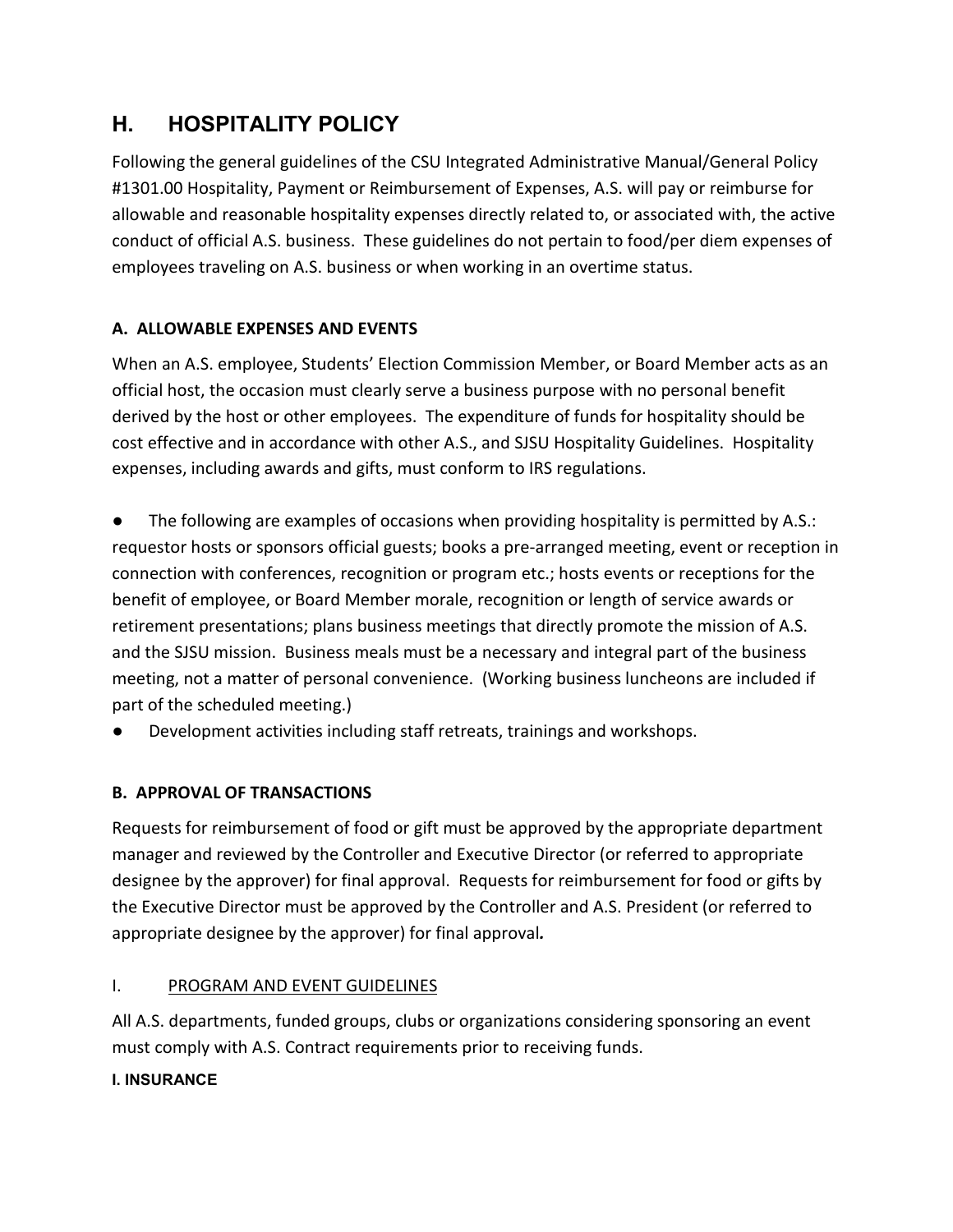- 1. For major events, proof of insurance liability requirement will be a minimum of one million dollars (\$1,000,000.00) per incident (Any event seating over 2,000 and/or tickets costing \$10.00 or more).
- 2. For higher risk, additional insurance may be required as determined by the cosponsoring parties, and the A.S. Finance Committee or the Executive Director.
- 3. An Additional Insured Endorsement with the Associated Students, SJSU, the State of California, the Trustees of the California State University, San Jose State University and the officers, employees, volunteers and agent of each of them as additional insured will be submitted to the GSC prior to the event.

#### **II. SECURITY**

1. Security must be provided as required by SJSU or off-campus site regulations.

#### **III. CONTRACTS**

- 1. All A.S. funded groups entering into co-sponsorship must complete a contract defining the terms of the agreement.
- 2. A.S. departments prepare the applicable contract with proper signature/authorization at least ten (10) working days prior to the event date. In addition, copies of the necessary insurance, riders, or any other documentation that requires a signature for the engagement. Non-compliance may result in cancellation.
- 3. Funded Student Organizations must submit the Contract Request Form and the Requisition for Funds complete with proper signatures/authorizations at least ten (10) working days prior to the event to the GSC. Non-compliance may result in cancellation.

## **J. STUDENT ORGANIZATION FUNDING PROCESS**

A student organization may be allocated funds by submitting a Funding Request Form (FRF) as early as the first meeting of the Board or Finance Committee in the new fiscal year. The form is available online at https:/sjsu.edu/as/funding. Before accessing or completing the form, read all of the following information to see if your organization qualifies for funding. Funds are made available based on available resources and are subject to change without notice. The allocation of funds may not be based upon approval or disapproval of the message or viewpoint expressed by a student organization in the activities or programs to be funded.

1. Funding for student organizations is NOT guaranteed and must be approved by the Controller and/or Finance Committee. It is the student organization's responsibility to read the funding process and be aware of the restrictions prior to requesting funds.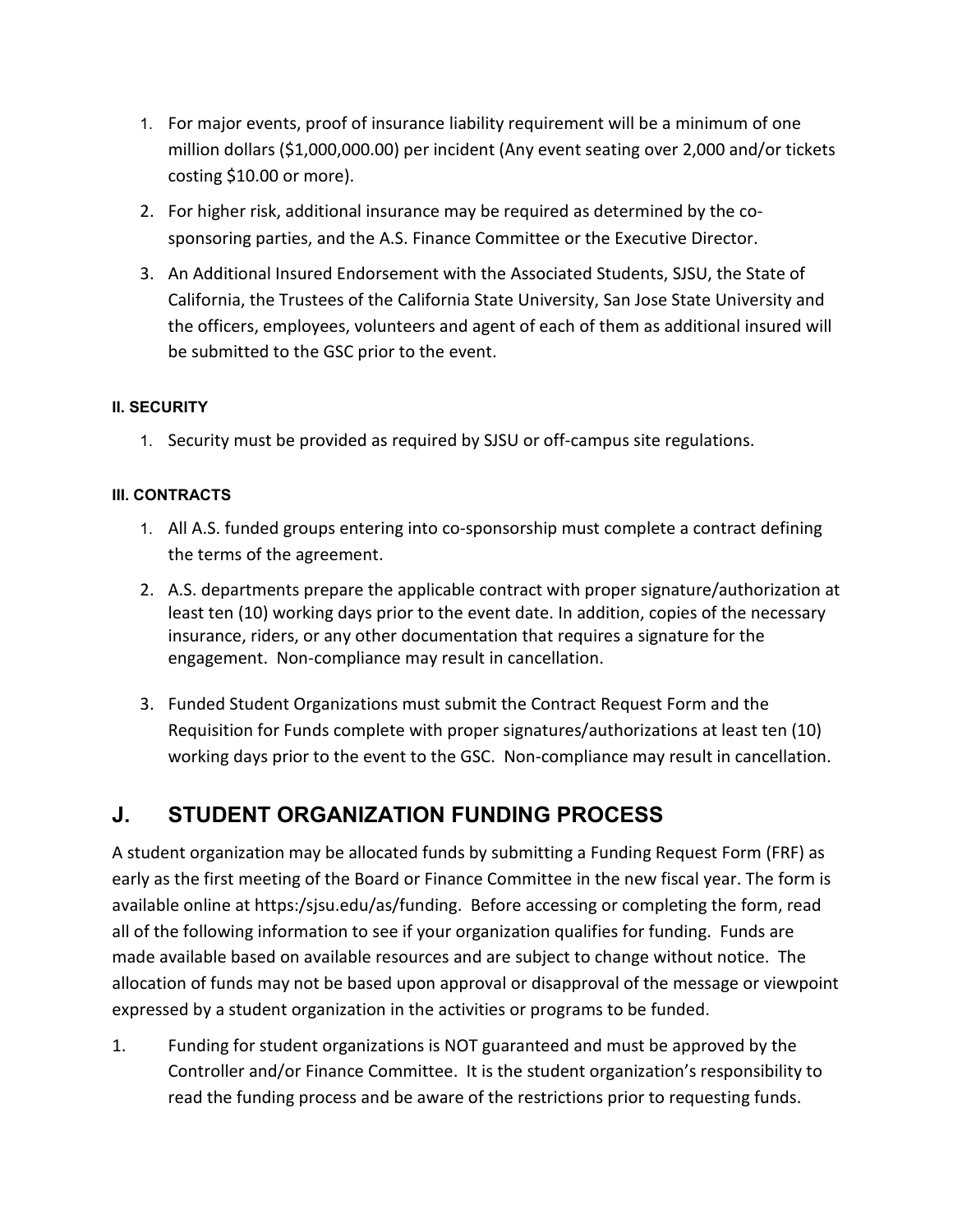- 2. The Controller reserves the right to deny any FRF based upon his/her rationale.
- 3. Student Organizations may appeal a denied decision for up to 30 days to the Finance Committee or the Board of Directors.
- 4. The final decision of the Finance Committee is based on the approved proposal including the quantity and value of items neither of which can be changed after the Fiscal Action, except at the Controller's discretion.
- 5. All student organizations must adhere to the Student Organization Funding Process to receive funding as stipulated in the Budget Policies. Refer to the A.S. website for current submittal deadline dates.
- 6. Only the amount budgeted for the Student Organization Fund is available to fund the student organization's Funding Requests. No other accounts may be utilized.
- 7. A.S. funds allocated to a student organization and not utilized by June 15th will be forfeited back to A.S. unless otherwise specified by the Finance Committee or Board of Directors.
- 8. Funds generated by a student organization's fundraising event are non-accessible to A.S. and must be deposited into the student organization's account.
- 9. All requests for A.S. funding from student organizations will be processed in the following manner:
	- a. Each student organization is allowed \$2,700 per school year that may be allocated during one semester or split between the two consecutive school semesters. Up to (2) applications for funds may be submitted by each organization during a single semester.
	- b. A member of each student organization must attend the Mandatory Student Organization Funding Training to be eligible to request funding at any amount.
	- c. Student organization members CANNOT pre-purchase items they wish to have A.S. fund. YOU WILL NOT BE CONSIDERED FOR FUNDING AND INELIGIBLE FOR REIMBURSEMENT IF YOU PRE-PURCHASE ITEMS PRIOR TO APPROVAL.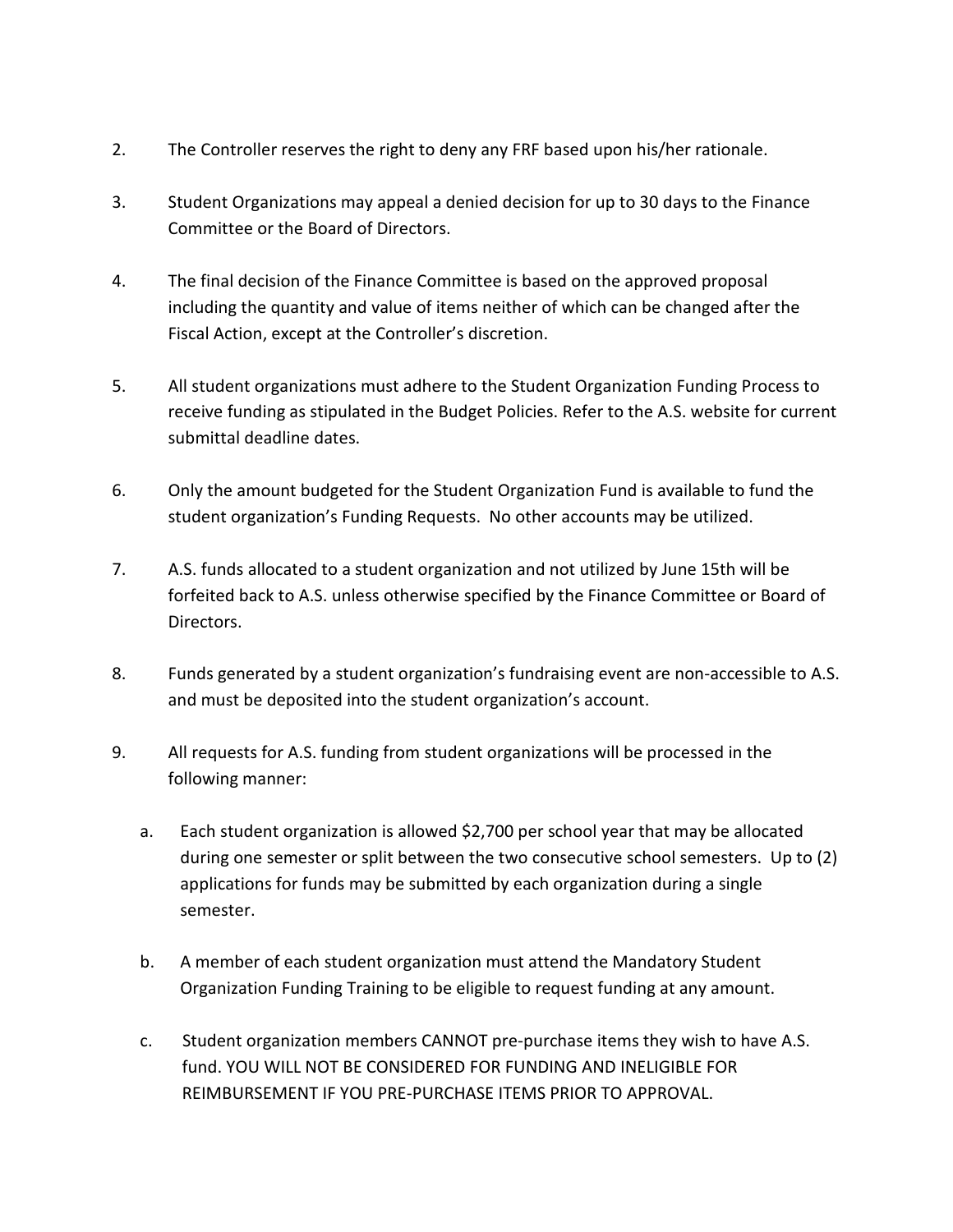- d. Online conference registration, apparel, promotional items and airline travel arrangement **REIMBURSEMENTS** may **ONLY** be paid for by the student organization members **AFTER** the Controller or Finance Committee has approved them for that funding.
- e. The student organization must abide by deadlines provided by the Finance Committee as stipulated in the online FAQs (Frequently Asked Questions). This timeline is required for adequate review and approval by the Controller, Finance Committee and/or Board of Directors.
- f. The student organization must submit one (1) complete set of the on-line FRF which can be found at https//sjsu.edu/as/funding. The on-line FRF will be forwarded to the Controller and Executive Director for review. No changes will be considered after the agenda has been posted. A hard copy of the FRF will no longer be accepted instead of the online version without prior approval.
- g. The Controller and Executive Director will evaluate the student organization's FRF to ensure that it complies with all required stipulations. The Controller reserves the right to deny an FRF based upon the appropriateness of the request.
- h. If the FRF is in compliance, and is \$1,000 or less, the Controller has the authority to approve the request then report to the Board of Directors any action that transpired.
- i. If the proposal is in compliance and is from \$1,000.01 to \$2,700.00, the Controller will forward the request to the Finance Committee along with his/her recommendation on how much to allocate, along with his/her rationale. The Finance Committee, by the majority of those members present and eligible to vote, may allocate funds it determines necessary and reasonable for the student group's proposal.
- j. If the second FRF in the same semester is under \$1,000, the student organization will need to attend the Finance Committee, unless that student organization has already presented. Student organizations must present one time per semester.
- k. A member of the student organization will be notified whether they are on the agenda for the upcoming Finance Committee meeting. Information about the time and location will also be given.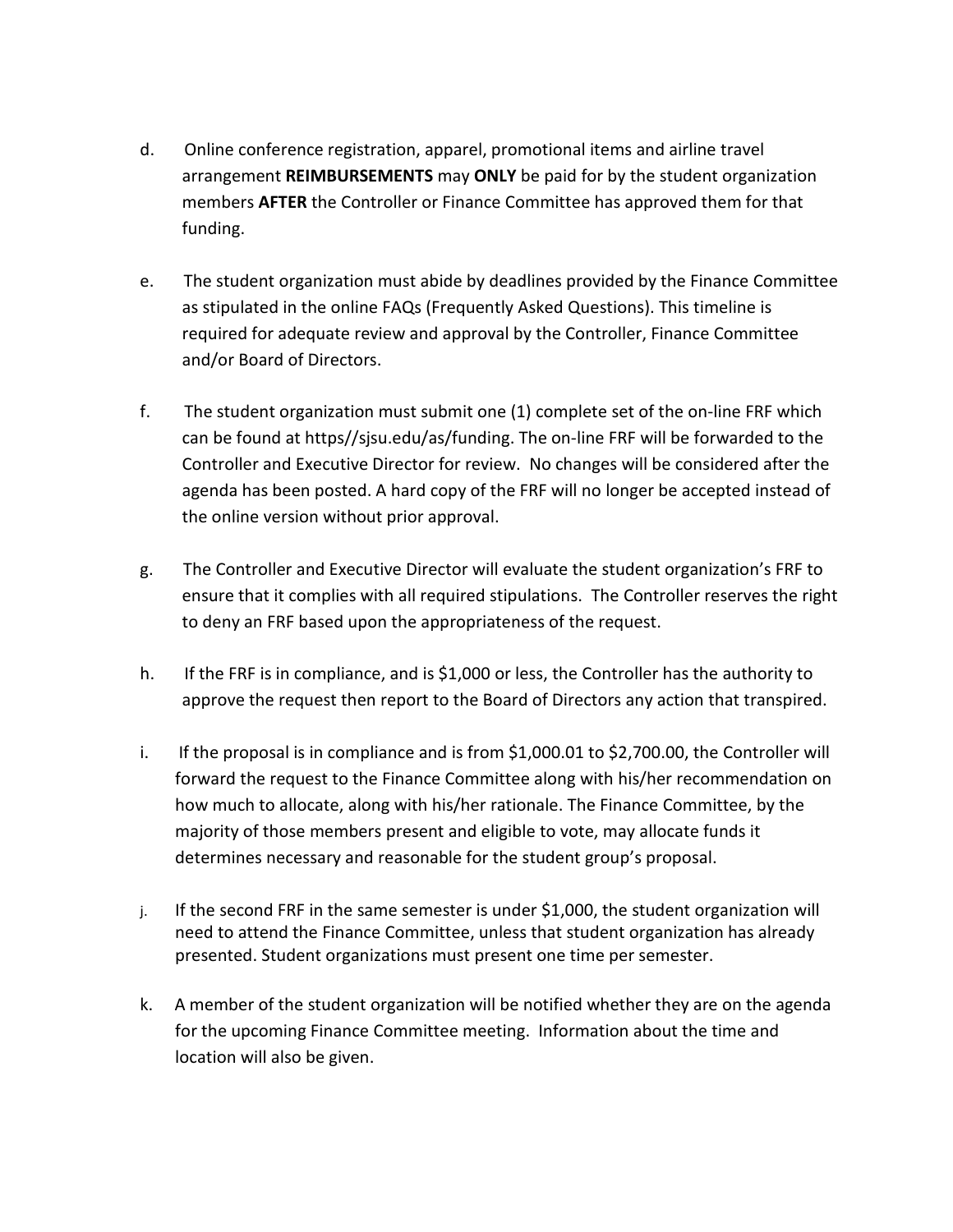- l. Student organizations are required to send a representative to the Finance Committee meeting if they are on the agenda for approval. They are given 2-3 minutes in order to present their requests to the committee.
- m. All funded student organizations are required to participate in the year end A.S. Spartan Showcase in order to demonstrate the benefit and outcome of funding provided by A.S. Details to be provided upon funding approval. Recognized Student Organizations funded by A.S. who fail to participate will be penalized. Penalty: Those student organizations will be eligible for only half of the amount for that category and/or categories.
- n. To encourage collaborations amongst student organizations, up to 3 student organizations may request funding for the same event or research project provided they are for different funding categories.
- o. The student organization representatives must refer to the A.S. instruction sheet, emailed to them after they are approved for follow up information on how to receive the allocated funds. A request is not a bonafide allocation until approved as stipulated. NO CONTRACTS OR PURCHASE ORDERS WILL BE ISSUED PRIOR TO FINAL APPROVAL.
- p. If the Finance Committee does not establish a quorum to consider the student organization FRF, the Controller will forward the FRF to the Board of Directors for approval along with his/her recommendation.
- q. Fiscal Actions stating the amount each student organization was approved and any stipulations are forwarded to the General Services Center for authorization by the Controller and Executive Director.
- r. After the Fiscal Action has been forwarded to the General Services Center, the following procedures must be strictly adhered to:

 i. Before expenditures are made, procedures must be discussed and a signature card signed authorizing the Treasurer or other officer of the student group, club, or organization to use the funds or submit requisitions on the account. Completed signature Cards area a binding agreement to abide by Budget Policies.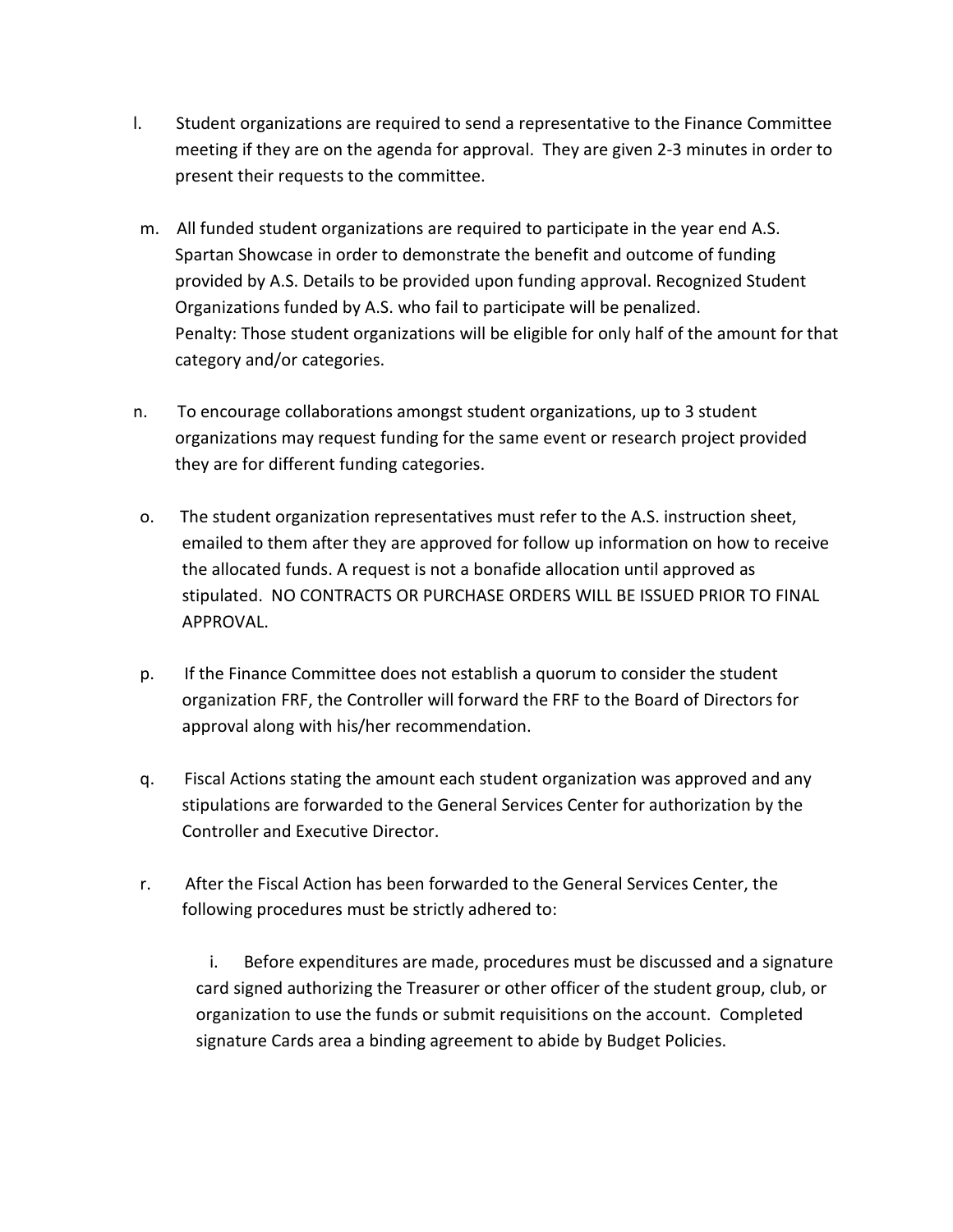ii. All Budget Policies must be adhered to by the recipients of monies from the Student Organization Fund.

 iii. No checks will be issued for any amount of the allocation for the requesting group, club, or organization. Checks will only be issued to 3rd party vendors or to reimburse a club member for out of pocket costs..

iv. All SJSU recognized student organizations must comply with all A.S., SJSU, and CSU wide policies regarding the expenditure of funds.

- s. No student organization can use the tax-exempt status of Associated Students without the approval of the ADFBS.
- 10. Violations and Consequences Failure to abide by stated A.S. policies and procedures or stipulations will result in one or more of the following consequences:
	- a. Denied funding for the organization in question for the following semester or academic year.
	- b. Student misconduct or unethical behavior may result in a report to the Office of Student Conduct and Ethical Behavior.
	- c. Misappropriation of approved funding may be deemed a violation of student conduct. Consequences are considered at the discretion of the Controller, President and Executive Director in consultation with SJSU authorities as determined.

# **K. STUDENT ORGANIZATION FUNDING CRITERIA**

Associated Students is pleased to be able to assist in the funding of events, conferences, performances, speakers, travel, research projects, and the like as outlined in the following criteria. It is through the Student Body Activity Fee that all matriculated SJSU students pay to A.S. that allows this service to be provided.

Student Organizations need to be in good standing with the University and Student Involvement in order to apply for and receive funding.

A.S. asks that care be given when organizations are considering requests. We ask that you maximize the resources made available to you. Request only what is needed. Consider purchases that are recyclable and reusable. Support your local economy. An organization may not have two requests open simultaneously except with the approval at the discretion of the Controller.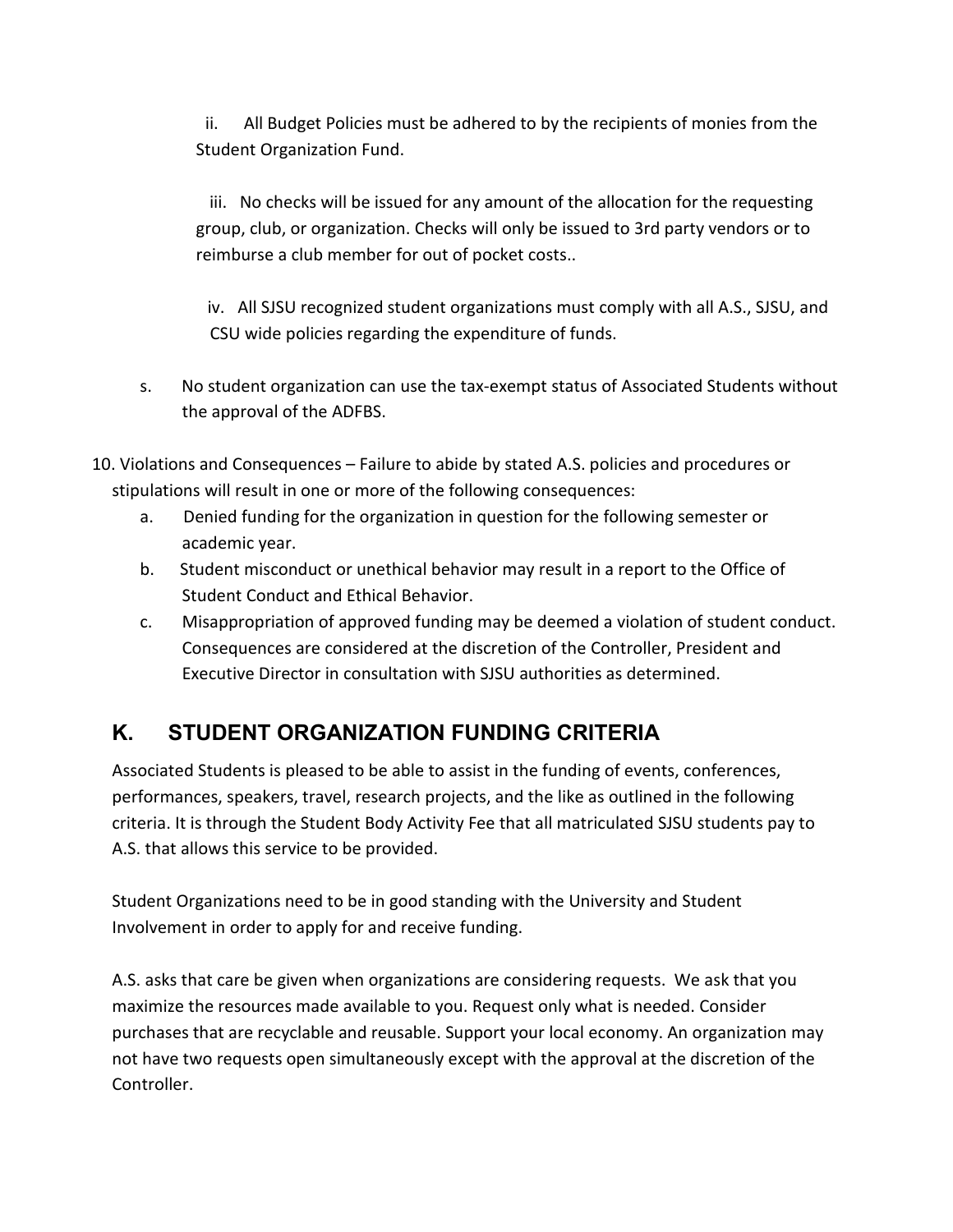The following criteria will be used to evaluate the FRF in the funding process. When in doubt, always provide a quote that includes taxes and shipping accordingly. Under special circumstances, the maximum amount may be increased at the discretion of the Finance Committee on a per case basis.

**Professional Performers and Speakers (\$1,500)** – Maximum allocation: \$1,500/per academic school year. Groups must provide a half page biography and their speaker's/performer's quote. Interpreters can also be funded under this category. However, A.S. does not fund: SJSU students, team coaches, instructors, professors, staff or public officials. We will help fund honorariums or gifts up to \$100 per speaker; however, the FRF must specifically state there is no charge for services. Funding for performers, speakers, and artists must take place at an on campus event or at a campus facility in close proximity to the main campus. Such events must also be publicly advertised and accessible to all SJSU students.

**Student Research Project (\$2,700)** –Brief project summaries must be provided with a written recommendation on letterhead paper by a faculty member. If applicable, proper storage procedures must also be provided and approved by a faculty member or advisor. Quotes for the specific materials needed must be provided. Price lists will not be accepted. The requests must be for project materials or participation incentives (for example, survey incentives) that do not include office equipment such as computers, shredders, copiers, fax machines, etc. Materials must be parts incorporated in the project. Tools, if not already provided by their academic department, will be considered at the discretion of the Controller and/or Finance Committee and must be requested under the Equipment category. A.S. does not pay for labor costs. The specific research project must be presented at the A.S. Spartan Showcase. Only Student Organizations as a whole may be considered for membership to other organizations at the discretion of the Controller or the Finance Committee based on the amount requested per Article J, item g) and h).

**Apparel (\$750)** – Maximum allocation for apparel is \$750 per year for organization members and another maximum allocation of \$1,000 per year for philanthropic related apparel. Demonstrated necessity must be presented. All requests must be accompanied by a quote and a preliminary design that shows where the A.S. logo will be located. Price lists will not be accepted. All apparel approved by the Finance Committee or the Board must have the current A.S. logo at a visible location that meets A.S. Graphic Standards, including, but not limited to size, color,s and location on the specified item. Exceptions are at the discretion of the Finance Committee. Quantities for non-philanthropy events are limited to the number equal to the participating organizations' currently registered student membership. No funding will be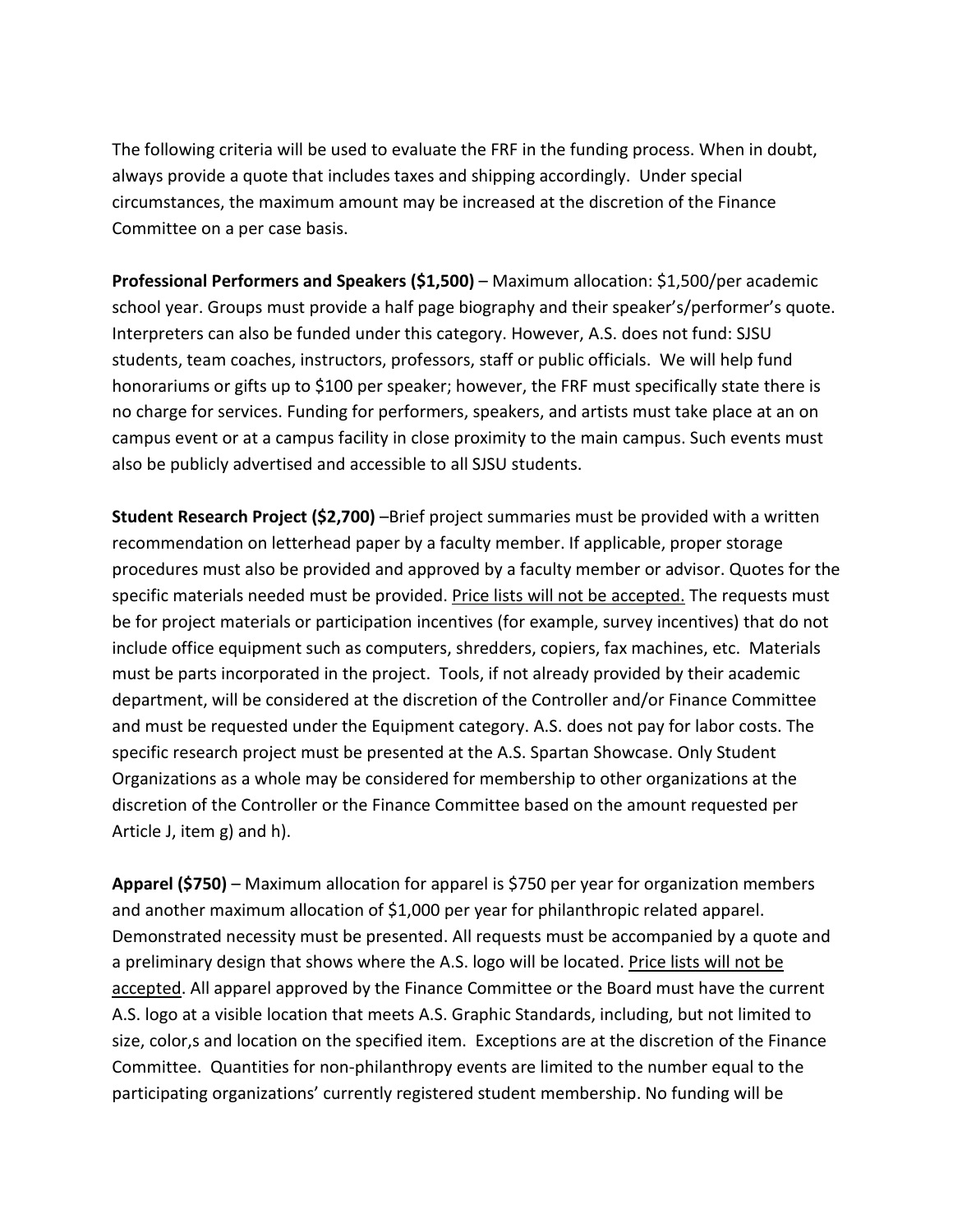granted for graduation apparel, resale items (unless for philanthropy), personalized items, or raffle prizes. Apparel requested for philanthropy events may not exceed 200 items beyond student membership. Definition of Philanthropy: Money raised for charitable causes; must be for an organization other than the requesting party. 100% of the proceeds from resale items must go to a philanthropic cause. Designs that use the SJSU name, acronym or marks must use the SJSU Power Source Identity Guide. Student organizations wishing to use SJSU's name need to place it after their organization's name and use 'at SJSU'.

**Costume/Uniform (\$1,000/year)** – Maximum allocation for costumes is \$1,000/year. Costumes are defined wearable items required for the purpose of performing, competing and/or representing SJSU under the title and name of the organization. Personalized or fitted costumes/uniforms will not be funded nor will accessories. Student Organizations must submit a letter from the club advisor stating that: Items will be maintained as property of the organization, not the individual members, and will be properly inventoried for future members of the organization. Prudent care must be taken to ensure the longevity of an item. Irresponsible actions or neglect will jeopardize future funding. Visual proof of wear and tear may be required for excessive requests. Decisions are at the discretion of the Finance Committee.

**Publicity & Printing (\$2,700)** – All materials such as flyers, posters, brochures, programs and banners must be printed by the Print & Technology Center. Quotes and publicity artwork samples must be provided that shows where the A.S. logo will be located. Stipulations may require a current A.S. logo that meets A.S. Graphic Standards including, but not limited to size, colors and location on specified item. Alternate print sources are possible if the A.S. Print & Technology Center is unable to fulfill the need of the organization at the discretion of the Controller and/or Finance Committee with a written verification from the A.S. Print & Technology Center Supervisor stating that services cannot be provided. A quote from the alternative print source must accompany the FRF. Spartan Daily or any online source advertisement funding requests must be accompanied by an artwork sample of the advertisement and a quote (not a price list). Designs that use the SJSU name, acronym or marks must use the SJSU Power Source Identity Guide. Business cards may not be personalized.

**Promotional Items (\$500)** – Maximum allocation per year is \$500. Requests must be for the purpose of marketing an organization and for the purpose of recognizing attendees at an event, presenters, hosts, volunteers, etc. Stipulations may require that the item include an official A.S. logo that meets A.S. Graphic Standards, including, but not limited to size, colors, and location of specified item at the discretion of the Controller and/or Finance Committee. Designs that use the SJSU name, acronym or marks must use the SJSU Power Source Identity Guide.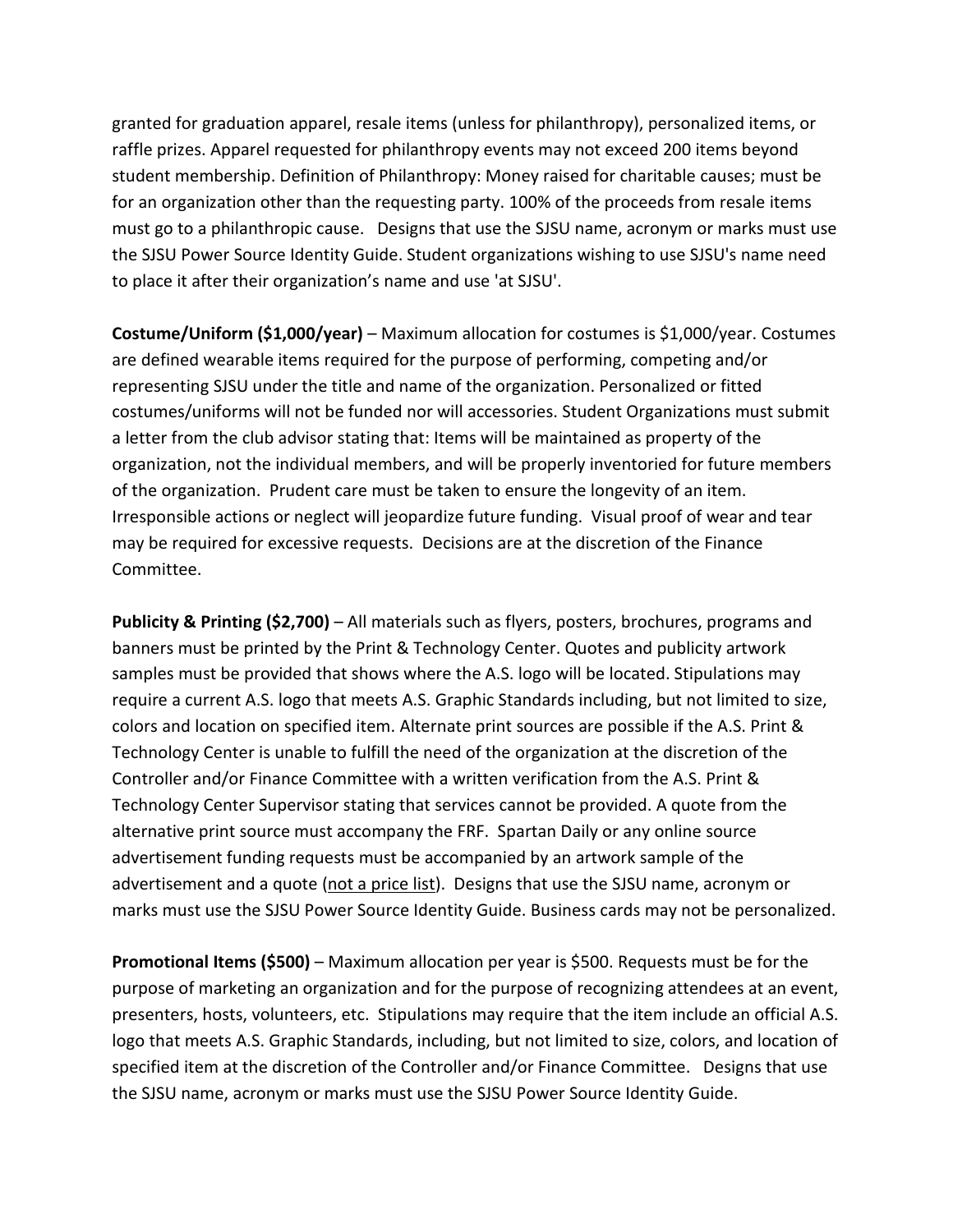**Equipment (\$750):** Maximum allocation per year is \$750. Rental equipment is permitted for the purpose of an event held on campus and an A.S. "Release and Hold Harmless Form" may be required. Initial equipment purchased for the inception of a newly created organization may be purchased at the discretion of the Controller and/or Finance Committee if need is proven. All requests for equipment intended to be reused must include a letter from the organization's advisor on letterhead stating where the equipment will be stored on or near campus for future use. Otherwise, office supplies/equipment and computer equipment will not be funded. Tools to build Student Research Projects may be considered if the cost is reasonable and the items can be stored for future members to access.

**Professional Development and Travel Fees (\$750/person)** – Funds being requested per academic year not to exceed \$750/person. Explanation to the relevance of the professional opportunity and the mission of the organization is required. For all applicable fees, organizations should make every attempt take advantage of discounts and Early Bird registration deadlines. Funding may include food only if part of the registration fee; not to include extra events. A.S. funds air travel to areas outside of the Northern California's Bay Area. Train travel is also allowed for travel within California. A quote showing the cost of tickets; the dates and the destination must be attached to the FRF. Travel dates must be consistent with dates of the conference, event or competition, not to exceed 1 day prior and/or 1 day after. Exceptions are at the discretion of the Controller. The A.S. Travel Waiver must be completed prior to release of funds. Other forms of travel are NOT funded. International travel is not funded. EO 1041 establishes the policy for student air travel. The CSU travel policy and procedures have been revised to coincide with Assembly Bill 1887 in which SJSU prohibits the funding or sponsoring of state business travel to states with discriminatory laws. Link to restricted states is [https://oag.ca.gov/ab1887.](https://oag.ca.gov/ab1887)

**Food/Catering for Events –** Maximum allocation allowed is \$1,000/year and can be requested twice per academic year. Student Organizations may use A.S. funds to purchase food from the Student Union's and/or Spartan Eats' Approved Vendor Lists. Student organizations need to provide a quote.

**Lodging** – A.S. does not provide funding for lodging that is not included in Registration Fees for identified conference/event or Professional Development.

**Venue** – A.S. funds only venues that are SJSU campus proper (including the Hammer Theater). Labor costs associated with setup and A/V equipment use for Student Clubs/Organization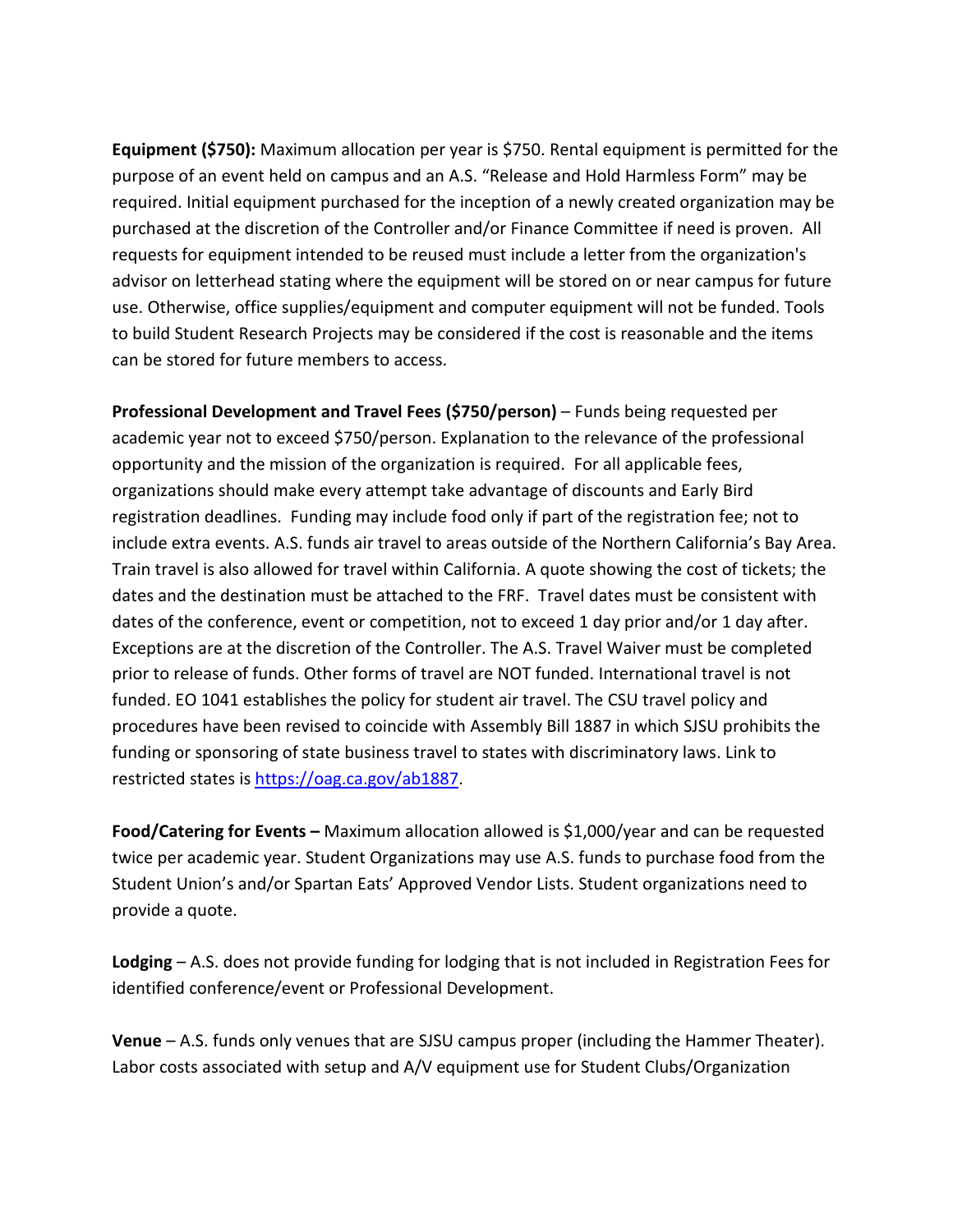events will be included for funding if specifically provided by the SJSU Student Union. A cost estimate must be provided from the SJSU venue.

**Insurance** – All organizations hosting a high profile event (concert, dance, etc.) must provide a Certificate of Insurance with Associated Students, SJSU named as an additional insured party prior to the release of any funding. Student Union Event Services must grant program approval to determine needs for additional insurance. Contact the Event Services Office in the Student Union. Phone: (408-924-6300).

**Special Liability Insurance** – Insurance quote must be provided by San Jose State University Risk Management Department and attached to the Funding Request Form.

**Security** – Security provided by the University Police Department (not to exceed straight time rates per officer). If no monetary transactions are to occur during the event, organizations may use the security company as recommended by the Student Union. UPD invoice or estimate is required.

**Labor:** Labor costs are not funded by A.S. unless the labor is specifically provided by the SJSU Student Union and is associated with an event that takes place on campus. Otherwise, all other labor is excluded including examples but not limited to: web designers, graphic designers, seamstresses, mechanics, etc.

## **STUDENT ORGANIZATION FUNDING STIPULATIONS**

- 1. A.S. will not fund any programs that are restricted to members of the specific club, group, or organization or that exclude any SJSU student. Events must comply with the Americans with Disability Act.
- 2. Student organizations, clubs, or groups receiving funding from A.S. for publicity, promotional items, and apparel are required, unless stated otherwise to place the current A.S. logo on all materials relating to their A.S. funded activity according to A.S. Graphic Standards, including, but not limited to size, colors, and location on the specified item. FRF must include samples of publicity materials, promotional materials, or apparel.
- 3. The Controller can indicate whether the following disclaimer is necessary: "Funded in part by the Associated Students". "The views expressed herein are those of the organization and are not necessarily those of the Associated Students". Non-compliance in expressing these stipulations will result in a freeze of funds granted. A sample of the above items must be submitted to the A.S. Print Shop for verification prior to printing.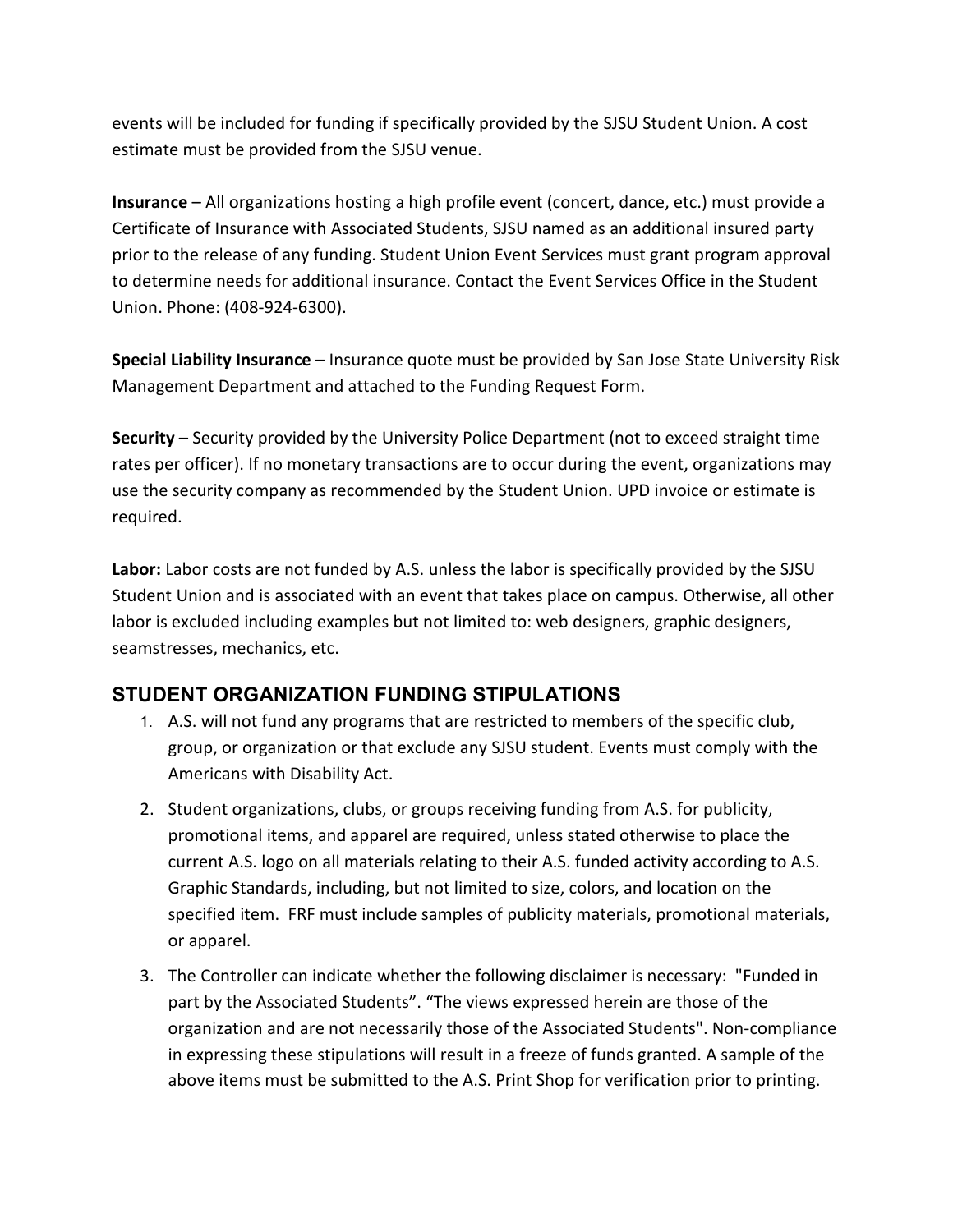- 4. Events sponsored by A.S. can have the A.S. General Service Center administers all ticket sales and provides ticket sellers for the day of the event. If required by the Student Union, student organizations may utilize Ticketmaster for the sale and distribution of event tickets.
- 5. Proof of insurance as determined by the University must be provided to A.S. prior to any requisitions being processed.
- 6. To receive funding, Student Organizations must host events and activities on campus.
- 7. A.S. contracts must be signed by all artists, performers, and speakers prior to their oncampus event.
- 8. The A.S. Travel Waiver must be signed by all participants traveling to a conference/competition/symposium prior to leaving.
- 9. The Travel Waiver must be signed by all participants whose airfare was funded by A.S. prior to leaving.
- 10. Failure to submit receipts and invoices to the General Services Center a month following the event could result in consequences as determined by the Controller and Executive Director. Late submissions will be reviewed by the Controller with prior notice.
- 11. All printed material must contain ADA compliance and event accessibility statement:

"To request accommodation under the Americans with Disabilities Act, call Accessibility Education Center at 408-924-6000 at least 48 hours prior to the event. "

- 12. A Student Organization's failure to abide by the Funding Stipulations of A.S. will result in the student organization's ineligibility to receive funding from A.S. during the following semester. Further noncompliance with A.S. Funding Stipulations may result in further consequences, as deemed by the Controller or Finance Committee.
- 13. All funded student organizations are required to participate in the year end A.S. Spartan Showcase in order to demonstrate the benefit and outcome of funding provided by A.S. Details are to be provided upon funding approval. Recognized Student Organizations funded by A.S. who fail to participate will be penalized. Penalty: Those student organizations will be deducted for only half of the amount they requested the previous year.
- 14. All Recognized Student Organizations determined by Student Involvement who seek A.S. funding MUST attend the Student Organization Funding Training. Any member(s) from the organization can attend to represent their organization, not necessarily the organization's executive board.
- 15. At the start of a new fiscal year, A.S. Funding requests under \$1,000 may be submitted prior to the start of the Fall semester for the A.S. Controller to review. All requests